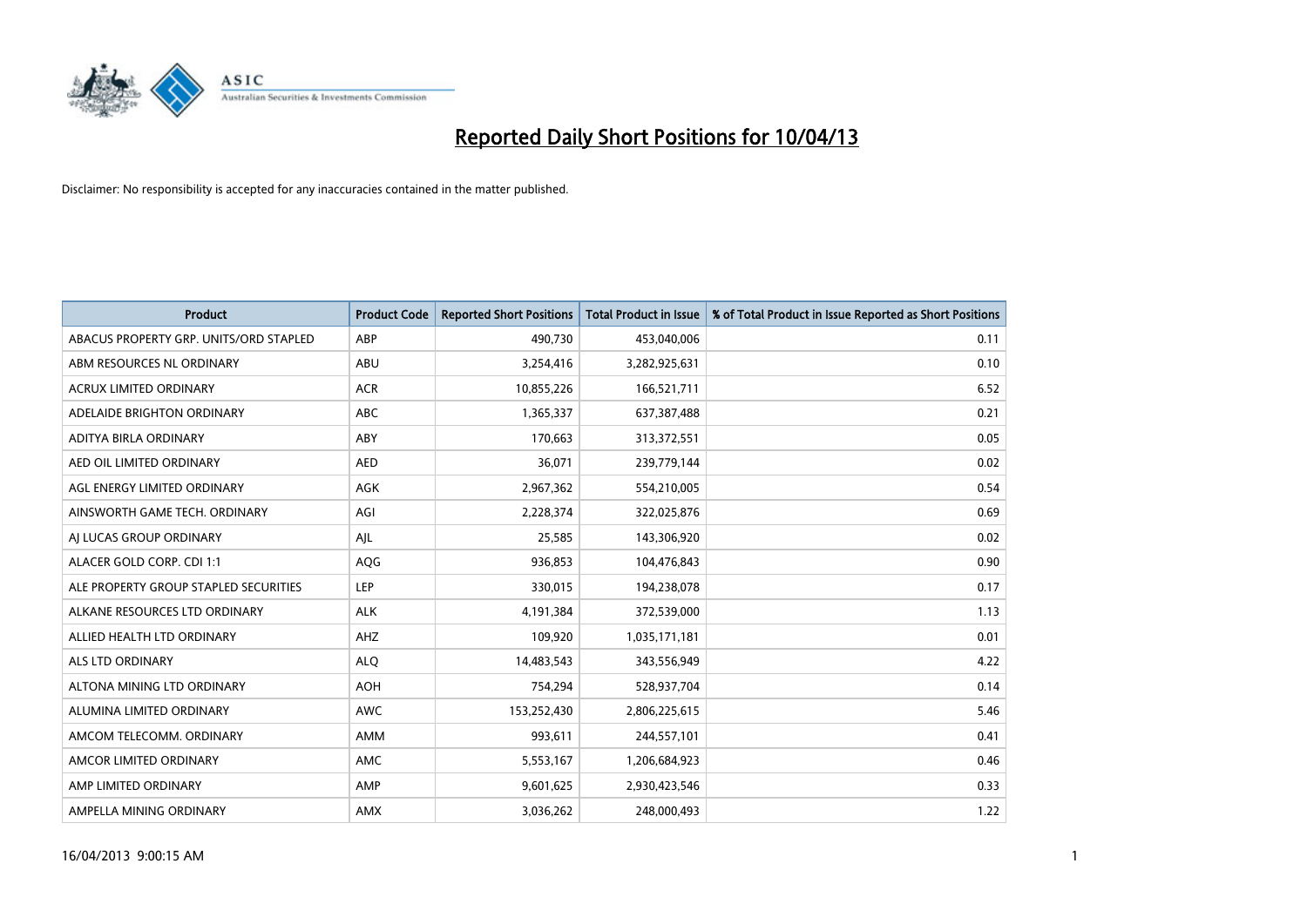

| Product                                   | <b>Product Code</b> | <b>Reported Short Positions</b> | <b>Total Product in Issue</b> | % of Total Product in Issue Reported as Short Positions |
|-------------------------------------------|---------------------|---------------------------------|-------------------------------|---------------------------------------------------------|
| ANGLOGOLD ASHANTI CDI 5:1                 | AGG                 |                                 | 89,207,765                    | 0.00                                                    |
| ANSELL LIMITED ORDINARY                   | <b>ANN</b>          | 9,265,779                       | 130,818,006                   | 7.08                                                    |
| ANTARES ENERGY LTD ORDINARY               | AZZ                 | 500,590                         | 257,000,000                   | 0.19                                                    |
| ANZ BANKING GRP LTD ORDINARY              | ANZ                 | 2,538,907                       | 2,743,728,688                 | 0.09                                                    |
| APA GROUP STAPLED SECURITIES              | APA                 | 8,020,688                       | 835,750,807                   | 0.96                                                    |
| APN NEWS & MEDIA ORDINARY                 | <b>APN</b>          | 15,273,792                      | 661,526,586                   | 2.31                                                    |
| AQUARIUS PLATINUM. ORDINARY               | <b>AQP</b>          | 10,853,499                      | 486,851,336                   | 2.23                                                    |
| AQUILA RESOURCES ORDINARY                 | <b>AQA</b>          | 11,490,245                      | 411,804,442                   | 2.79                                                    |
| ARAFURA RESOURCE LTD ORDINARY             | ARU                 | 381,677                         | 441,270,644                   | 0.09                                                    |
| ARB CORPORATION ORDINARY                  | ARP                 | 209,061                         | 72,481,302                    | 0.29                                                    |
| ARDENT LEISURE GROUP STAPLED SECURITIES   | AAD                 | 3,572,898                       | 397,803,987                   | 0.90                                                    |
| ARISTOCRAT LEISURE ORDINARY               | ALL                 | 8,151,082                       | 551,418,047                   | 1.48                                                    |
| ARRIUM LTD ORDINARY                       | ARI                 | 6,369,735                       | 1,351,527,328                 | 0.47                                                    |
| ASCIANO LIMITED ORDINARY                  | <b>AIO</b>          | 7,095,932                       | 975,385,664                   | 0.73                                                    |
| ASG GROUP LIMITED ORDINARY                | ASZ                 | 1,579,149                       | 206,720,839                   | 0.76                                                    |
| ASPEN GROUP ORD/UNITS STAPLED             | <b>APZ</b>          | 55,875                          | 1,192,665,422                 | 0.00                                                    |
| ASPIRE MINING LTD ORDINARY                | AKM                 | 40,949                          | 655,594,556                   | 0.01                                                    |
| ASTRO JAP PROP GROUP STAPLED US PROHIBIT. | AJA                 | 80,094                          | 67,211,752                    | 0.12                                                    |
| ASX LIMITED ORDINARY                      | ASX                 | 2,501,478                       | 175,136,729                   | 1.43                                                    |
| ATLAS IRON LIMITED ORDINARY               | <b>AGO</b>          | 32,969,573                      | 909,718,409                   | 3.62                                                    |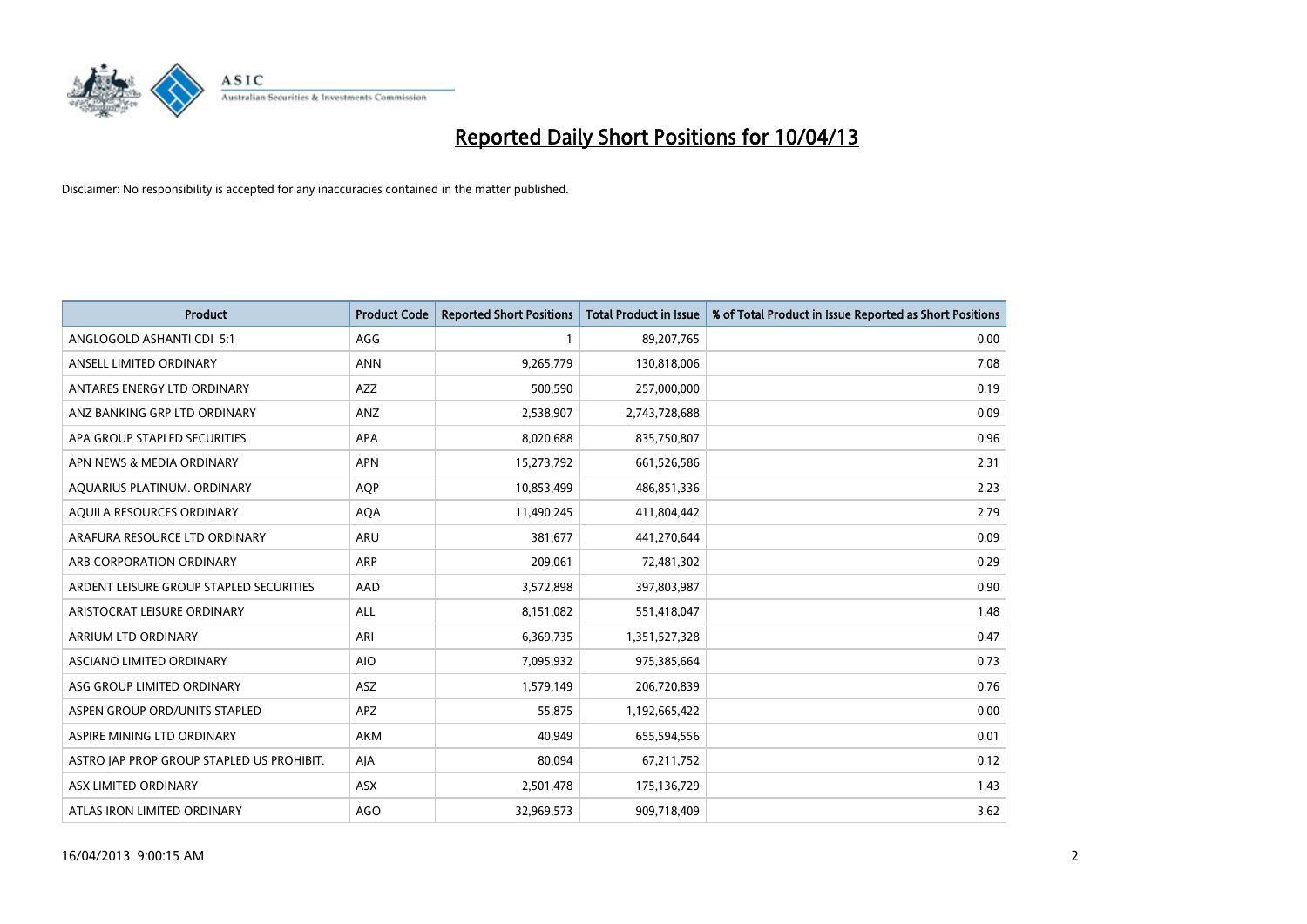

| <b>Product</b>                       | <b>Product Code</b> | <b>Reported Short Positions</b> | <b>Total Product in Issue</b> | % of Total Product in Issue Reported as Short Positions |
|--------------------------------------|---------------------|---------------------------------|-------------------------------|---------------------------------------------------------|
| ATRUM COAL NL ORDINARY               | <b>ATU</b>          | 9,470                           | 58,287,500                    | 0.02                                                    |
| AURIZON HOLDINGS LTD ORDINARY        | AZJ                 | 8,724,390                       | 2,137,284,503                 | 0.41                                                    |
| AURORA OIL & GAS ORDINARY            | AUT                 | 5,633,640                       | 447,885,778                   | 1.26                                                    |
| AUSDRILL LIMITED ORDINARY            | ASL                 | 4,614,783                       | 309,585,297                   | 1.49                                                    |
| AUSENCO LIMITED ORDINARY             | <b>AAX</b>          | 386,533                         | 123,527,574                   | 0.31                                                    |
| <b>AUSTAL LIMITED ORDINARY</b>       | ASB                 | 785,956                         | 346,007,639                   | 0.23                                                    |
| AUSTIN ENGINEERING ORDINARY          | ANG                 | 443,670                         | 73,164,403                    | 0.61                                                    |
| AUSTRALAND PROPERTY STAPLED SECURITY | <b>ALZ</b>          | 225,314                         | 578,324,670                   | 0.04                                                    |
| AUSTRALIAN AGRICULT, ORDINARY        | AAC                 | 1,336,143                       | 312,905,085                   | 0.43                                                    |
| AUSTRALIAN FOUNDAT, ORDINARY         | AFI                 | 580                             | 1,037,326,459                 | 0.00                                                    |
| AUSTRALIAN INFRASTR, UNITS/ORDINARY  | <b>AIX</b>          | 3,333,521                       | 620,733,944                   | 0.54                                                    |
| AUSTRALIAN PHARM, ORDINARY           | API                 | 229,809                         | 488,115,883                   | 0.05                                                    |
| AUTOMOTIVE HOLDINGS ORDINARY         | AHE                 | 463,825                         | 260,579,682                   | 0.18                                                    |
| AVIENNINGS LIMITED ORDINARY          | AVI                 | 67,781                          | 274,588,694                   | 0.02                                                    |
| AWE LIMITED ORDINARY                 | <b>AWE</b>          | 4,589,443                       | 522,116,985                   | 0.88                                                    |
| AZIMUTH RES LTD ORDINARY             | AZH                 | 875,747                         | 430,626,680                   | 0.20                                                    |
| <b>BANDANNA ENERGY ORDINARY</b>      | <b>BND</b>          | 24,742,082                      | 528,481,199                   | 4.68                                                    |
| BANK OF QUEENSLAND. ORDINARY         | <b>BOQ</b>          | 4,718,142                       | 312,878,919                   | 1.51                                                    |
| <b>BASE RES LIMITED ORDINARY</b>     | <b>BSE</b>          | 519,645                         | 561,840,029                   | 0.09                                                    |
| BATHURST RESOURCES ORDINARY          | <b>BTU</b>          | 33,203,444                      | 697,247,997                   | 4.76                                                    |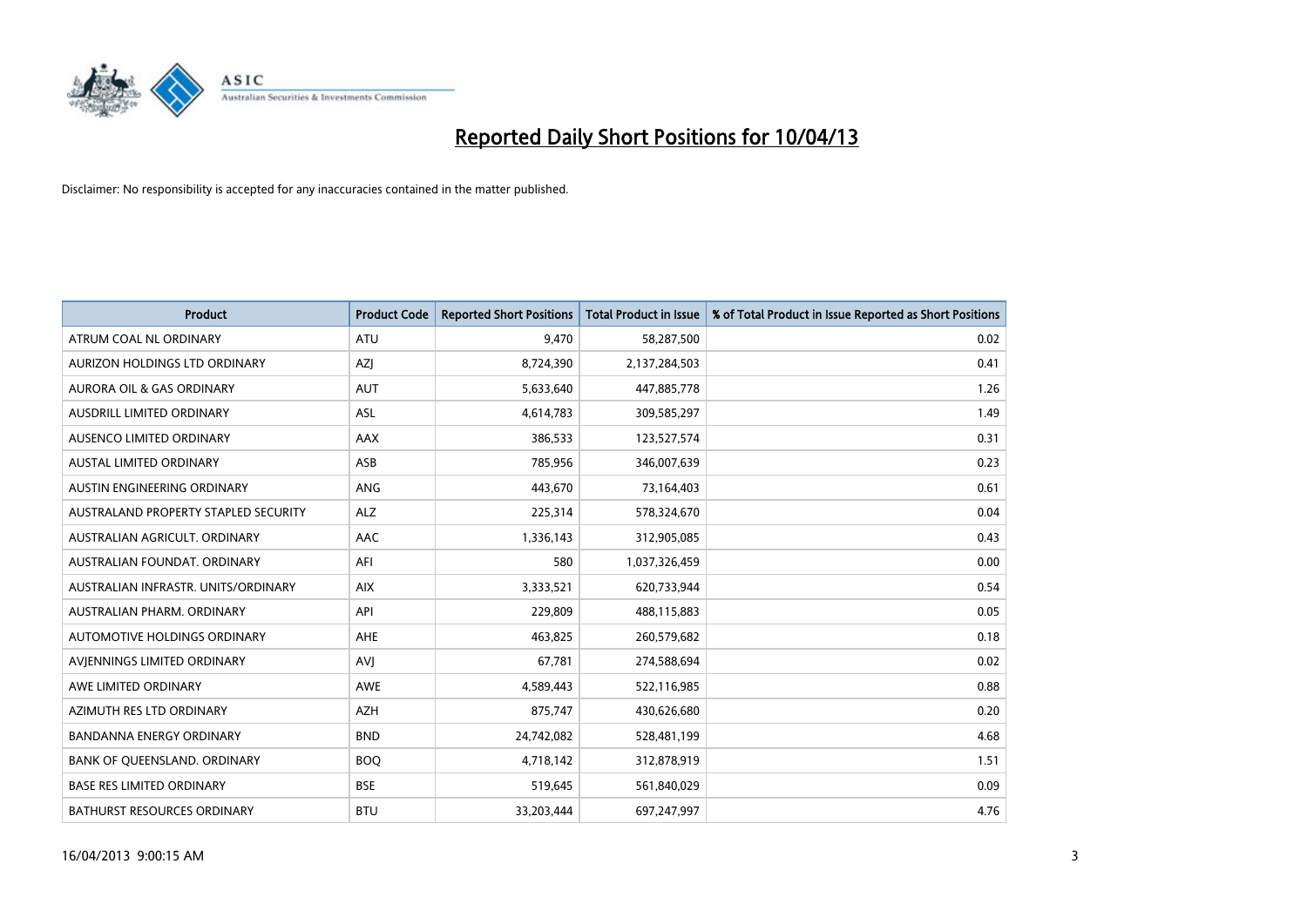

| <b>Product</b>                                | <b>Product Code</b> | <b>Reported Short Positions</b> | <b>Total Product in Issue</b> | % of Total Product in Issue Reported as Short Positions |
|-----------------------------------------------|---------------------|---------------------------------|-------------------------------|---------------------------------------------------------|
| <b>BC IRON LIMITED ORDINARY</b>               | <b>BCI</b>          | 190,724                         | 123,104,384                   | 0.15                                                    |
| BEACH ENERGY LIMITED ORDINARY                 | <b>BPT</b>          | 14,371,682                      | 1,264,889,397                 | 1.14                                                    |
| BEADELL RESOURCE LTD ORDINARY                 | <b>BDR</b>          | 18,550,562                      | 769,677,280                   | 2.41                                                    |
| BENDIGO AND ADELAIDE ORDINARY                 | <b>BEN</b>          | 14,010,240                      | 407,153,612                   | 3.44                                                    |
| BERKELEY RESOURCES ORDINARY                   | <b>BKY</b>          | 141,193                         | 179,393,273                   | 0.08                                                    |
| <b>BHP BILLITON LIMITED ORDINARY</b>          | <b>BHP</b>          | 10,270,473                      | 3,211,691,105                 | 0.32                                                    |
| <b>BILLABONG ORDINARY</b>                     | <b>BBG</b>          | 12,783,005                      | 478,944,292                   | 2.67                                                    |
| BLACKMORES LIMITED ORDINARY                   | <b>BKL</b>          | 4,041                           | 16,909,231                    | 0.02                                                    |
| <b>BLACKTHORN RESOURCES ORD US PROHIBITED</b> | <b>BTR</b>          | 362,835                         | 164,285,950                   | 0.22                                                    |
| <b>BLUESCOPE STEEL LTD ORDINARY</b>           | <b>BSL</b>          | 5,845,514                       | 558,243,305                   | 1.05                                                    |
| <b>BOART LONGYEAR ORDINARY</b>                | <b>BLY</b>          | 11,185,425                      | 461,163,412                   | 2.43                                                    |
| <b>BORAL LIMITED, ORDINARY</b>                | <b>BLD</b>          | 21,881,730                      | 774,000,641                   | 2.83                                                    |
| <b>BRADKEN LIMITED ORDINARY</b>               | <b>BKN</b>          | 7,711,040                       | 169,240,662                   | 4.56                                                    |
| <b>BRAMBLES LIMITED ORDINARY</b>              | <b>BXB</b>          | 2,283,840                       | 1,557,178,470                 | 0.15                                                    |
| BREVILLE GROUP LTD ORDINARY                   | <b>BRG</b>          | 796,135                         | 130,095,322                   | 0.61                                                    |
| BRICKWORKS LIMITED ORDINARY                   | <b>BKW</b>          | 600                             | 147,818,132                   | 0.00                                                    |
| BROCKMAN MINING LTD ORDINARY                  | <b>BCK</b>          | 91,872                          | 7,894,482,131                 | 0.00                                                    |
| BT INVESTMENT MNGMNT ORDINARY                 | <b>BTT</b>          | 13,000                          | 274,214,460                   | 0.00                                                    |
| <b>BURU ENERGY ORDINARY</b>                   | <b>BRU</b>          | 18,294,821                      | 274,036,429                   | 6.68                                                    |
| <b>BWP TRUST ORDINARY UNITS</b>               | <b>BWP</b>          | 3,923,603                       | 537,753,954                   | 0.73                                                    |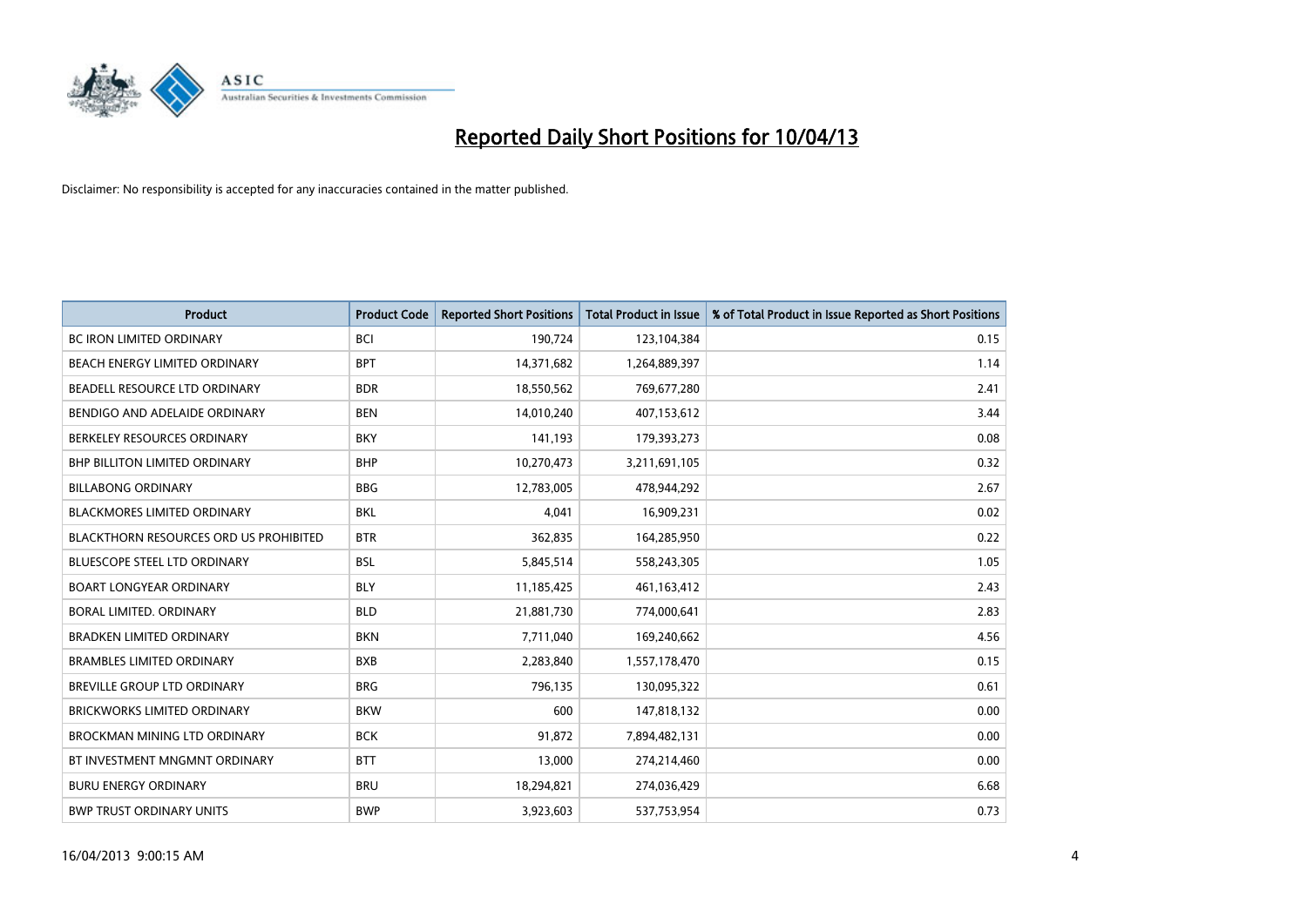

| <b>Product</b>                          | <b>Product Code</b> | <b>Reported Short Positions</b> | <b>Total Product in Issue</b> | % of Total Product in Issue Reported as Short Positions |
|-----------------------------------------|---------------------|---------------------------------|-------------------------------|---------------------------------------------------------|
| <b>CABCHARGE AUSTRALIA ORDINARY</b>     | CAB                 | 7,764,089                       | 120,430,683                   | 6.45                                                    |
| CALIBRE GROUP LTD ORDINARY              | <b>CGH</b>          | 843,313                         | 307,378,401                   | 0.27                                                    |
| <b>CALTEX AUSTRALIA ORDINARY</b>        | <b>CTX</b>          | 3,949,810                       | 270,000,000                   | 1.46                                                    |
| CAPE LAMBERT RES LTD ORDINARY           | <b>CFE</b>          | 620,877                         | 687,283,792                   | 0.09                                                    |
| CARABELLA RES LTD ORDINARY              | <b>CLR</b>          | 153,326                         | 152,361,547                   | 0.10                                                    |
| <b>CARBON ENERGY ORDINARY</b>           | <b>CNX</b>          | 48,071                          | 782,684,355                   | 0.01                                                    |
| <b>CARDNO LIMITED ORDINARY</b>          | CDD                 | 7,106,343                       | 143,726,327                   | 4.94                                                    |
| CARNARVON PETROLEUM ORDINARY            | <b>CVN</b>          | 90,191                          | 934,109,501                   | 0.01                                                    |
| CARSALES.COM LTD ORDINARY               | <b>CRZ</b>          | 4,001,347                       | 236,105,995                   | 1.69                                                    |
| <b>CASH CONVERTERS ORDINARY</b>         | CCV                 | 319,040                         | 423,861,025                   | 0.08                                                    |
| CENTRAL PETROLEUM ORDINARY              | <b>CTP</b>          | 1,093,982                       | 1,439,978,845                 | 0.08                                                    |
| <b>CERAMIC FUEL CELLS ORDINARY</b>      | <b>CFU</b>          | 741,996                         | 1,559,231,320                 | 0.05                                                    |
| CFS RETAIL TRUST GRP STAPLED SECURITIES | <b>CFX</b>          | 64,399,916                      | 2,828,495,659                 | 2.28                                                    |
| CHALLENGER DIV.PRO. STAPLED UNITS       | <b>CDI</b>          | 58,031                          | 214,101,013                   | 0.03                                                    |
| <b>CHALLENGER LIMITED ORDINARY</b>      | <b>CGF</b>          | 3,640,877                       | 532,319,752                   | 0.68                                                    |
| CHARTER HALL GROUP STAPLED US PROHIBIT. | <b>CHC</b>          | 122,236                         | 302,262,312                   | 0.04                                                    |
| <b>CHARTER HALL RETAIL UNITS</b>        | <b>CQR</b>          | 2,003,880                       | 337,582,974                   | 0.59                                                    |
| <b>CHORUS LIMITED ORDINARY</b>          | <b>CNU</b>          | 277,194                         | 385,082,123                   | 0.07                                                    |
| CITIGOLD CORP LTD ORDINARY              | <b>CTO</b>          | 153,427                         | 1,352,907,765                 | 0.01                                                    |
| <b>CLOUGH LIMITED ORDINARY</b>          | <b>CLO</b>          | 970,019                         | 777,606,843                   | 0.12                                                    |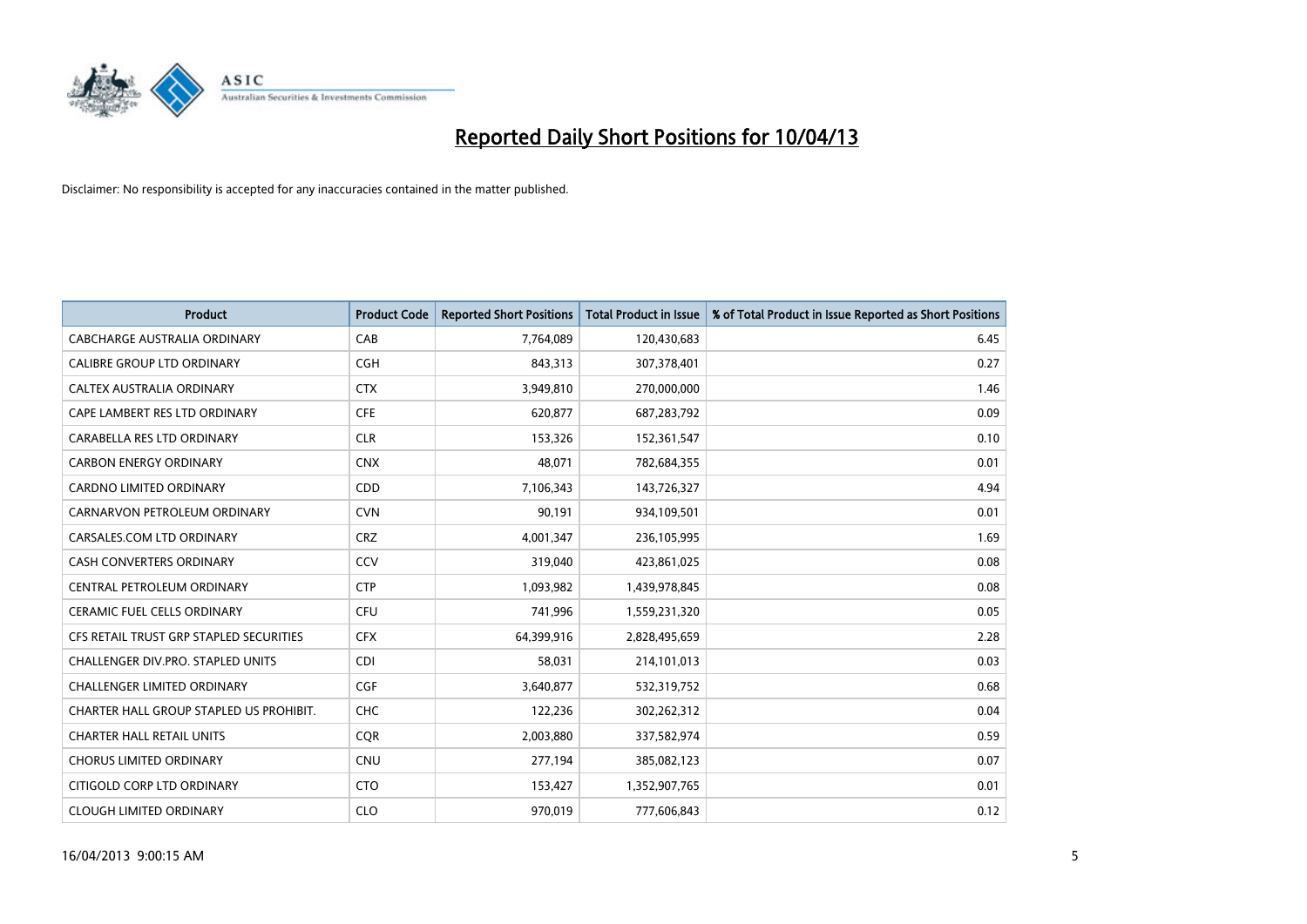

| <b>Product</b>                          | <b>Product Code</b> | <b>Reported Short Positions</b> | <b>Total Product in Issue</b> | % of Total Product in Issue Reported as Short Positions |
|-----------------------------------------|---------------------|---------------------------------|-------------------------------|---------------------------------------------------------|
| COAL OF AFRICA LTD ORDINARY             | <b>CZA</b>          | 432                             | 1,048,368,613                 | 0.00                                                    |
| COALSPUR MINES LTD ORDINARY             | <b>CPL</b>          | 16,114,677                      | 634,248,901                   | 2.54                                                    |
| COCA-COLA AMATIL ORDINARY               | <b>CCL</b>          | 3,415,211                       | 763,590,249                   | 0.45                                                    |
| COCHLEAR LIMITED ORDINARY               | <b>COH</b>          | 4,336,180                       | 57,040,932                    | 7.60                                                    |
| <b>COCKATOO COAL ORDINARY</b>           | <b>COK</b>          | 12,583,953                      | 1,016,746,908                 | 1.24                                                    |
| <b>CODAN LIMITED ORDINARY</b>           | <b>CDA</b>          | 245,739                         | 176,926,104                   | 0.14                                                    |
| COMMONWEALTH BANK, ORDINARY             | <b>CBA</b>          | 10,940,345                      | 1,609,180,841                 | 0.68                                                    |
| COMMONWEALTH PROP ORDINARY UNITS        | <b>CPA</b>          | 14,434,917                      | 2,347,003,413                 | 0.62                                                    |
| <b>COMPASS RESOURCES ORDINARY</b>       | <b>CMR</b>          | 7,472                           | 1,403,744,100                 | 0.00                                                    |
| <b>COMPUTERSHARE LTD ORDINARY</b>       | <b>CPU</b>          | 10,602,813                      | 556,203,079                   | 1.91                                                    |
| COOPER ENERGY LTD ORDINARY              | <b>COE</b>          | 212,448                         | 329,099,922                   | 0.06                                                    |
| <b>CORP TRAVEL LIMITED ORDINARY</b>     | <b>CTD</b>          | 150,144                         | 77,410,044                    | 0.19                                                    |
| <b>CREDIT CORP GROUP ORDINARY</b>       | <b>CCP</b>          | 3,496                           | 45,932,899                    | 0.01                                                    |
| <b>CROMWELL PROP STAPLED SECURITIES</b> | <b>CMW</b>          | 3,455,575                       | 1,460,982,142                 | 0.24                                                    |
| <b>CROWN LIMITED ORDINARY</b>           | <b>CWN</b>          | 5,993,545                       | 728,394,185                   | 0.82                                                    |
| <b>CSG LIMITED ORDINARY</b>             | CSV                 | 102,352                         | 278,155,477                   | 0.04                                                    |
| <b>CSL LIMITED ORDINARY</b>             | <b>CSL</b>          | 958,591                         | 495,232,830                   | 0.19                                                    |
| <b>CSR LIMITED ORDINARY</b>             | <b>CSR</b>          | 49,371,208                      | 506,000,315                   | 9.76                                                    |
| <b>CUDECO LIMITED ORDINARY</b>          | CDU                 | 2,809,111                       | 199,877,294                   | 1.41                                                    |
| DART ENERGY LTD ORDINARY                | <b>DTE</b>          | 14,085,771                      | 878,668,388                   | 1.60                                                    |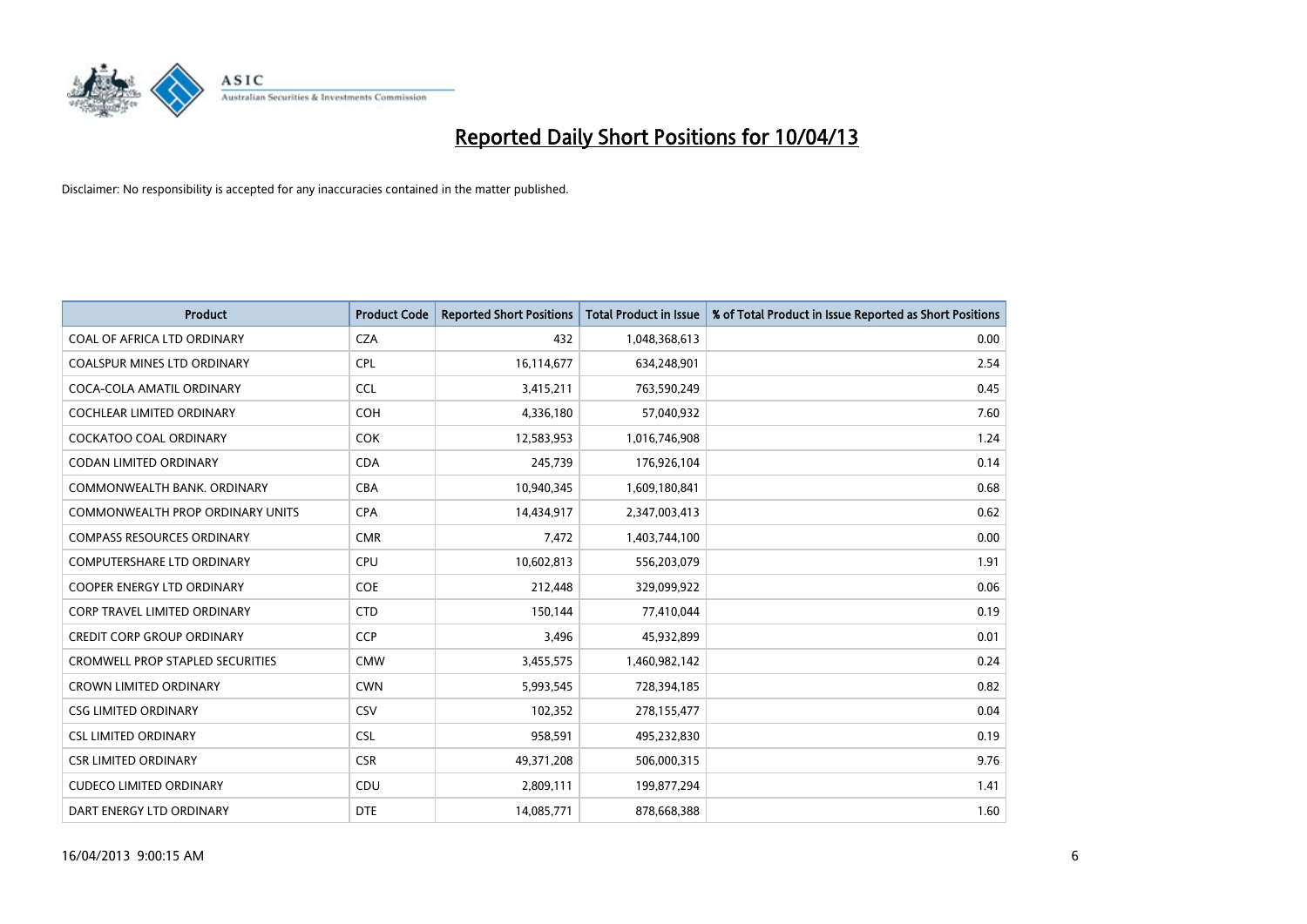

| <b>Product</b>                       | <b>Product Code</b> | <b>Reported Short Positions</b> | <b>Total Product in Issue</b> | % of Total Product in Issue Reported as Short Positions |
|--------------------------------------|---------------------|---------------------------------|-------------------------------|---------------------------------------------------------|
| DAVID JONES LIMITED ORDINARY         | <b>DJS</b>          | 52,769,978                      | 531,788,775                   | 9.92                                                    |
| DECMIL GROUP LIMITED ORDINARY        | <b>DCG</b>          | 1,544,461                       | 168,203,219                   | 0.92                                                    |
| DEXUS PROPERTY GROUP STAPLED UNITS   | <b>DXS</b>          | 9,268,480                       | 4,839,024,176                 | 0.19                                                    |
| DISCOVERY METALS LTD ORDINARY        | <b>DML</b>          | 8,055,181                       | 486,986,451                   | 1.65                                                    |
| DOMINO PIZZA ENTERPR ORDINARY        | <b>DMP</b>          | 207,476                         | 70,192,674                    | 0.30                                                    |
| DORAY MINERALS LTD ORDINARY          | <b>DRM</b>          | 57,921                          | 141,866,768                   | 0.04                                                    |
| DOWNER EDI LIMITED ORDINARY          | <b>DOW</b>          | 5,406,085                       | 429,100,296                   | 1.26                                                    |
| DRILL TORQUE LTD ORDINARY            | <b>DTQ</b>          | 262,500                         | 125,000,005                   | 0.21                                                    |
| DRILLSEARCH ENERGY ORDINARY          | <b>DLS</b>          | 2,865,229                       | 427,353,371                   | 0.67                                                    |
| DUET GROUP STAPLED US PROHIBIT.      | <b>DUE</b>          | 12,844,232                      | 1,169,314,842                 | 1.10                                                    |
| DULUXGROUP LIMITED ORDINARY          | <b>DLX</b>          | 10,335,810                      | 374,507,181                   | 2.76                                                    |
| <b>DWS LTD ORDINARY</b>              | <b>DWS</b>          | 299,167                         | 132,362,763                   | 0.23                                                    |
| ECHO ENTERTAINMENT ORDINARY          | <b>EGP</b>          | 7,047,109                       | 825,672,730                   | 0.85                                                    |
| <b>ELDERS LIMITED ORDINARY</b>       | <b>ELD</b>          | 16,469,656                      | 448,598,480                   | 3.67                                                    |
| ELEMENTAL MINERALS ORDINARY          | <b>ELM</b>          | 33,456                          | 288,587,228                   | 0.01                                                    |
| ELEMENTOS LIMITED ORDINARY           | <b>ELT</b>          | 16                              | 149,531,420                   | 0.00                                                    |
| <b>EMECO HOLDINGS ORDINARY</b>       | <b>EHL</b>          | 6,529,676                       | 599,675,707                   | 1.09                                                    |
| <b>ENDEAVOUR MIN CORP CDI 1:1</b>    | <b>EVR</b>          | 352,005                         | 126,964,939                   | 0.28                                                    |
| <b>ENERGY RESOURCES ORDINARY 'A'</b> | <b>ERA</b>          | 8,519,954                       | 517,725,062                   | 1.65                                                    |
| <b>ENERGY WORLD CORPOR. ORDINARY</b> | <b>EWC</b>          | 19,770,184                      | 1,734,166,672                 | 1.14                                                    |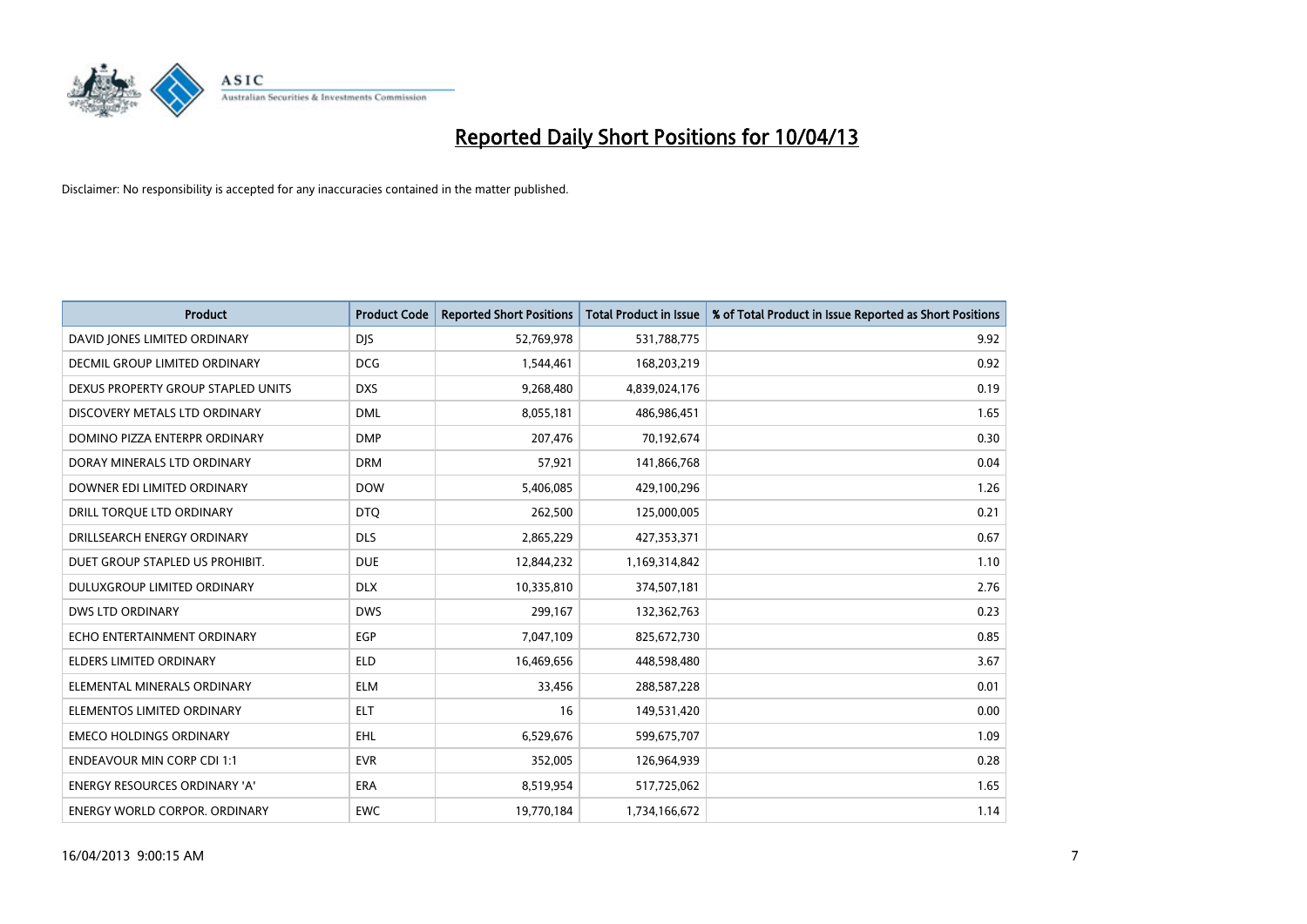

| <b>Product</b>                         | <b>Product Code</b> | <b>Reported Short Positions</b> | <b>Total Product in Issue</b> | % of Total Product in Issue Reported as Short Positions |
|----------------------------------------|---------------------|---------------------------------|-------------------------------|---------------------------------------------------------|
| <b>ENVESTRA LIMITED ORDINARY</b>       | <b>ENV</b>          | 4,573,987                       | 1,603,333,497                 | 0.29                                                    |
| EVOLUTION MINING LTD ORDINARY          | <b>EVN</b>          | 15,876,029                      | 708,092,989                   | 2.24                                                    |
| FAIRFAX MEDIA LTD ORDINARY             | <b>FXI</b>          | 408,019,991                     | 2,351,955,725                 | 17.35                                                   |
| <b>FANTASTIC HOLDINGS ORDINARY</b>     | <b>FAN</b>          | 35,284                          | 102,739,538                   | 0.03                                                    |
| <b>FAR LTD ORDINARY</b>                | <b>FAR</b>          | 22,121,932                      | 2,499,846,742                 | 0.88                                                    |
| FEDERATION CNTRES ORD/UNIT STAPLED SEC | <b>FDC</b>          | 4,775,959                       | 1,427,641,565                 | 0.33                                                    |
| FKP PROPERTY GROUP STAPLED SECURITIES  | <b>FKP</b>          | 6,443,822                       | 321,578,705                   | 2.00                                                    |
| FLEETWOOD CORP ORDINARY                | <b>FWD</b>          | 3,963,587                       | 60,518,944                    | 6.55                                                    |
| FLETCHER BUILDING ORDINARY             | <b>FBU</b>          | 4,118,253                       | 684,793,538                   | 0.60                                                    |
| FLEXIGROUP LIMITED ORDINARY            | <b>FXL</b>          | 162,673                         | 287,869,669                   | 0.06                                                    |
| FLIGHT CENTRE ORDINARY                 | <b>FLT</b>          | 11,223,300                      | 100,414,455                   | 11.18                                                   |
| FLINDERS MINES LTD ORDINARY            | <b>FMS</b>          | 2,864,562                       | 1,821,300,404                 | 0.16                                                    |
| <b>FOCUS MINERALS LTD ORDINARY</b>     | <b>FML</b>          | 26,447,207                      | 8,822,771,352                 | 0.30                                                    |
| FONTERRA SHARE FUND ORDINARY UNITS     | <b>FSF</b>          | 469,225                         | 95,806,880                    | 0.49                                                    |
| <b>FORGE GROUP LIMITED ORDINARY</b>    | FGE                 | 211,642                         | 86,169,014                    | 0.25                                                    |
| FORTESCUE METALS GRP ORDINARY          | <b>FMG</b>          | 185,022,960                     | 3,113,798,659                 | 5.94                                                    |
| <b>G.U.D. HOLDINGS ORDINARY</b>        | GUD                 | 4,805,562                       | 71,341,319                    | 6.74                                                    |
| <b>G8 EDUCATION LIMITED ORDINARY</b>   | <b>GEM</b>          | 669,129                         | 270,940,348                   | 0.25                                                    |
| <b>GALAXY RESOURCES ORDINARY</b>       | GXY                 | 3,675,869                       | 584,355,501                   | 0.63                                                    |
| <b>GEODYNAMICS LIMITED ORDINARY</b>    | GDY                 | 850                             | 406,452,608                   | 0.00                                                    |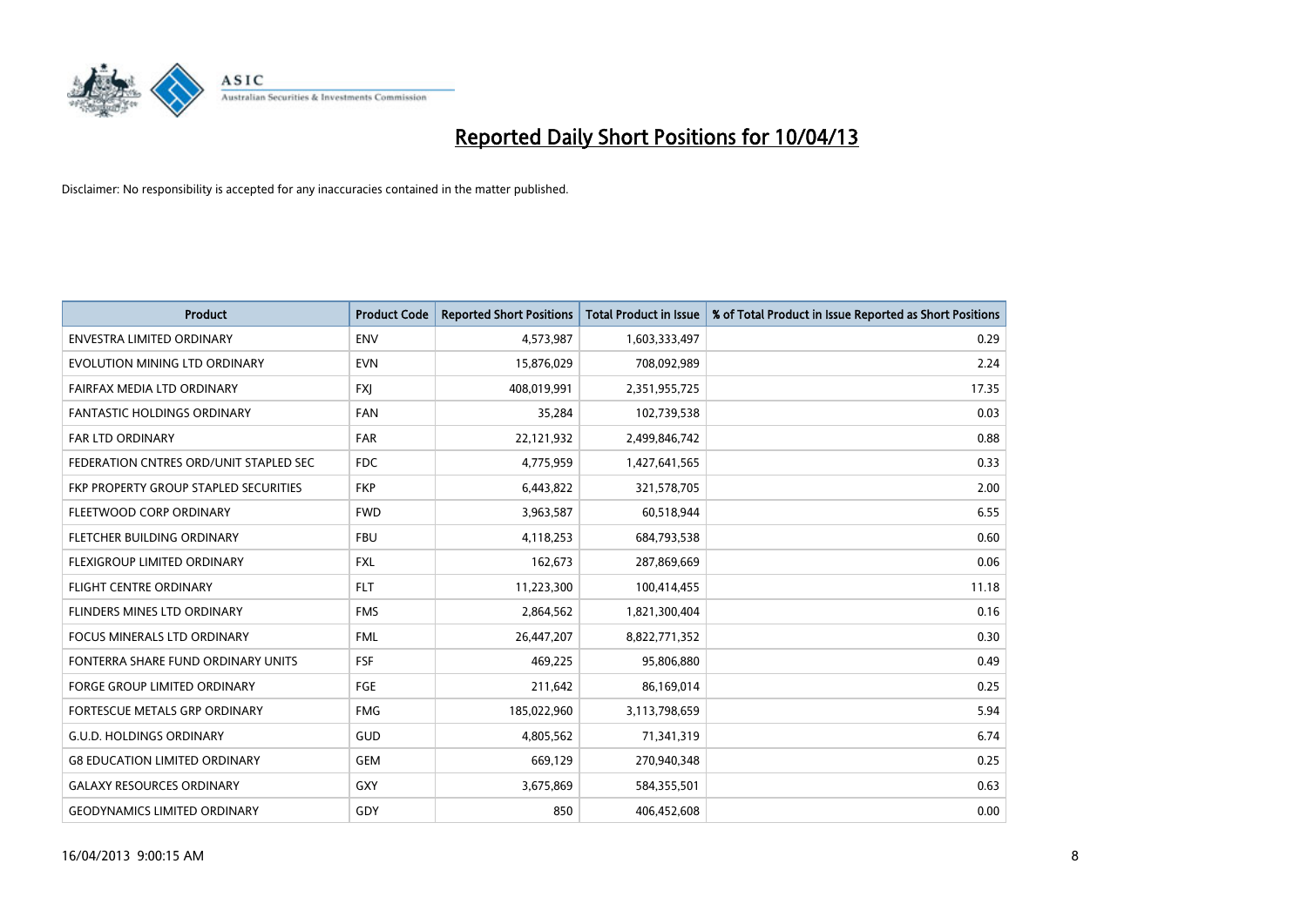

| <b>Product</b>                                   | <b>Product Code</b> | <b>Reported Short Positions</b> | <b>Total Product in Issue</b> | % of Total Product in Issue Reported as Short Positions |
|--------------------------------------------------|---------------------|---------------------------------|-------------------------------|---------------------------------------------------------|
| <b>GINDALBIE METALS LTD ORDINARY</b>             | <b>GBG</b>          | 36, 161, 856                    | 1,492,154,301                 | 2.42                                                    |
| <b>GOODMAN FIELDER. ORDINARY</b>                 | GFF                 | 47,336,904                      | 1,955,559,207                 | 2.42                                                    |
| <b>GOODMAN GROUP STAPLED</b>                     | <b>GMG</b>          | 10,173,137                      | 1,713,233,947                 | 0.59                                                    |
| <b>GPT GROUP STAPLED SEC.</b>                    | GPT                 | 7,635,692                       | 1,768,731,729                 | 0.43                                                    |
| <b>GRAINCORP LIMITED A CLASS ORDINARY</b>        | <b>GNC</b>          | 1,916,395                       | 228,855,628                   | 0.84                                                    |
| <b>GRANGE RESOURCES, ORDINARY</b>                | <b>GRR</b>          | 2,086,176                       | 1,156,492,195                 | 0.18                                                    |
| <b>GREENLAND MIN EN LTD ORDINARY</b>             | GGG                 | 4,912,166                       | 571,975,263                   | 0.86                                                    |
| <b>GROWTHPOINT PROPERTY ORD/UNIT STAPLED SEC</b> | GOZ                 | 10,889                          | 402,830,366                   | 0.00                                                    |
| <b>GRYPHON MINERALS LTD ORDINARY</b>             | GRY                 | 13,878,326                      | 400,464,983                   | 3.47                                                    |
| <b>GUILDFORD COAL LTD ORDINARY</b>               | <b>GUF</b>          | 1,578,397                       | 635,046,899                   | 0.25                                                    |
| <b>GUNNS LIMITED ORDINARY</b>                    | <b>GNS</b>          | 51,772,667                      | 848,401,559                   | 6.10                                                    |
| <b>GWA GROUP LTD ORDINARY</b>                    | <b>GWA</b>          | 9,031,583                       | 304,706,899                   | 2.96                                                    |
| <b>HARVEY NORMAN ORDINARY</b>                    | <b>HVN</b>          | 89,896,677                      | 1,062,316,784                 | 8.46                                                    |
| HASTIE GROUP LIMITED ORDINARY                    | <b>HST</b>          | 187,868                         | 137,353,504                   | 0.14                                                    |
| HAVILAH RESOURCES NL ORDINARY                    | <b>HAV</b>          | 18,945                          | 120,333,301                   | 0.02                                                    |
| <b>HENDERSON GROUP CDI 1:1</b>                   | <b>HGG</b>          | 3,499,885                       | 739,664,277                   | 0.47                                                    |
| HFA HOLDINGS LIMITED ORDINARY                    | <b>HFA</b>          | 3,809                           | 117,332,831                   | 0.00                                                    |
| HILLGROVE RES LTD ORDINARY                       | <b>HGO</b>          | 1,734,834                       | 1,022,760,221                 | 0.17                                                    |
| HILLS HOLDINGS LTD ORDINARY                      | <b>HIL</b>          | 2,575,519                       | 246,500,444                   | 1.04                                                    |
| HORIZON OIL LIMITED ORDINARY                     | <b>HZN</b>          | 48.652.858                      | 1,135,266,515                 | 4.29                                                    |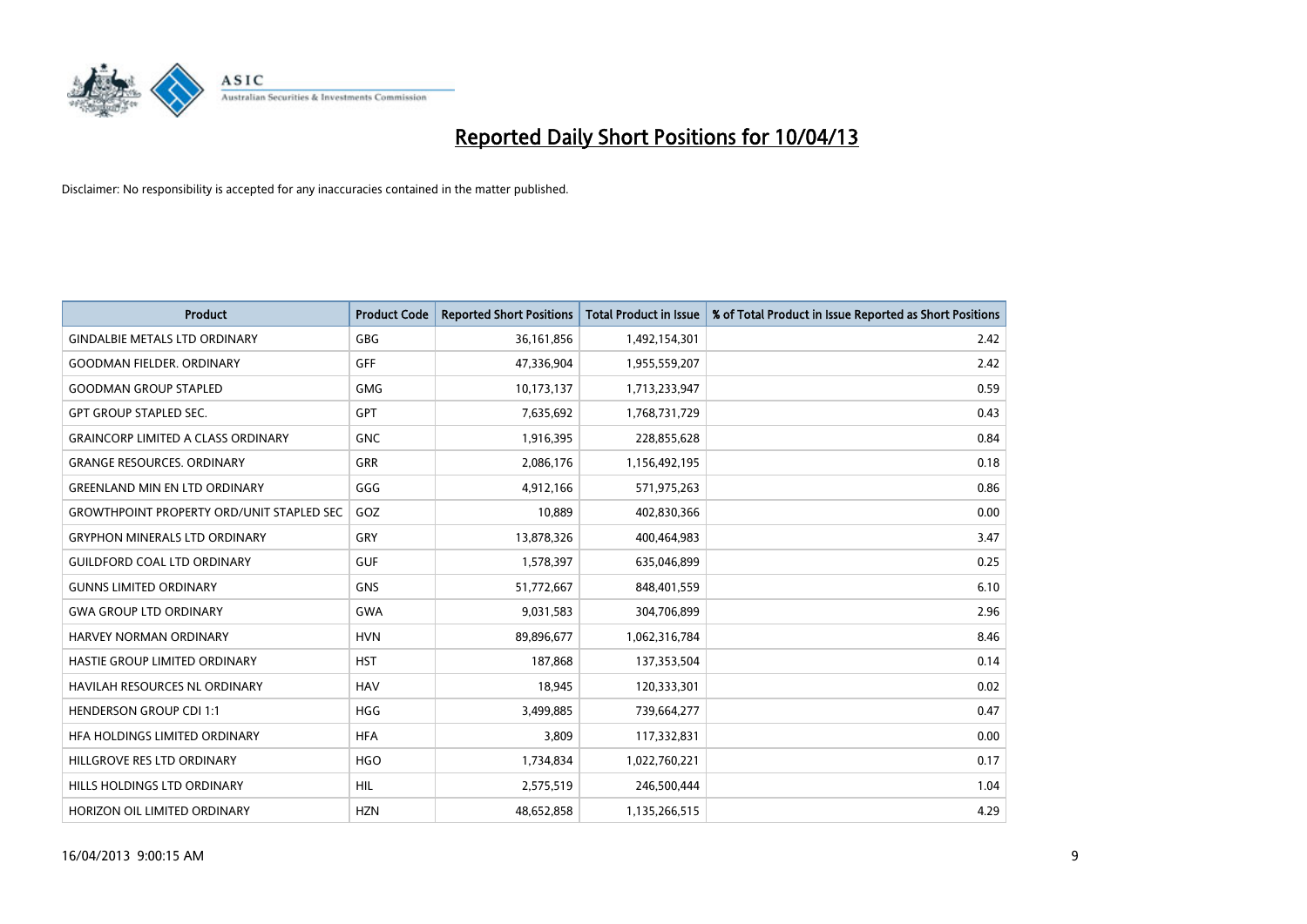

| <b>Product</b>                                | <b>Product Code</b> | <b>Reported Short Positions</b> | <b>Total Product in Issue</b> | % of Total Product in Issue Reported as Short Positions |
|-----------------------------------------------|---------------------|---------------------------------|-------------------------------|---------------------------------------------------------|
| <b>ICON ENERGY LIMITED ORDINARY</b>           | <b>ICN</b>          | 1,561,358                       | 533,391,210                   | 0.29                                                    |
| <b>IINET LIMITED ORDINARY</b>                 | <b>IIN</b>          | 1,386,293                       | 161,238,847                   | 0.86                                                    |
| <b>ILUKA RESOURCES ORDINARY</b>               | ILU                 | 65,864,032                      | 418,700,517                   | 15.73                                                   |
| <b>IMDEX LIMITED ORDINARY</b>                 | <b>IMD</b>          | 3,815,367                       | 210,473,188                   | 1.81                                                    |
| IMF (AUSTRALIA) LTD ORDINARY                  | <b>IMF</b>          | 962,385                         | 123,201,716                   | 0.78                                                    |
| <b>INCITEC PIVOT ORDINARY</b>                 | IPL                 | 30,305,464                      | 1,628,730,107                 | 1.86                                                    |
| <b>INDEPENDENCE GROUP ORDINARY</b>            | <b>IGO</b>          | 3,947,183                       | 232,882,535                   | 1.69                                                    |
| INDOPHIL RESOURCES ORDINARY                   | <b>IRN</b>          | 1,560,440                       | 1,203,146,194                 | 0.13                                                    |
| <b>INFIGEN ENERGY STAPLED SECURITIES</b>      | <b>IFN</b>          | 3,309,255                       | 762,265,972                   | 0.43                                                    |
| <b>INSURANCE AUSTRALIA ORDINARY</b>           | IAG                 | 3,228,602                       | 2,079,034,021                 | 0.16                                                    |
| <b>INTREPID MINES ORDINARY</b>                | <b>IAU</b>          | 15,078,034                      | 555,707,647                   | 2.71                                                    |
| <b>INVESTA OFFICE FUND STAPLED SECURITIES</b> | <b>IOF</b>          | 1,314,208                       | 614,047,458                   | 0.21                                                    |
| <b>INVOCARE LIMITED ORDINARY</b>              | <b>IVC</b>          | 1,117,695                       | 110,030,298                   | 1.02                                                    |
| <b>ION LIMITED ORDINARY</b>                   | <b>ION</b>          | 164,453                         | 256,365,105                   | 0.06                                                    |
| <b>IOOF HOLDINGS LTD ORDINARY</b>             | IFL                 | 2,285,213                       | 232,091,225                   | 0.98                                                    |
| <b>IRESS LIMITED ORDINARY</b>                 | <b>IRE</b>          | 2,511,216                       | 128,620,231                   | 1.95                                                    |
| <b>IRON ORE HOLDINGS ORDINARY</b>             | <b>IOH</b>          | 16,649                          | 161,174,005                   | 0.01                                                    |
| ISHARES GLB CONSSTA CDI 1:1                   | IXI                 | 2,615                           | 4,750,000                     | 0.06                                                    |
| ISHARES GLB HEALTH CDI 1:1                    | IXJ                 | 158                             | 13,050,000                    | 0.00                                                    |
| <b>IVANHOE AUSTRALIA ORDINARY</b>             | <b>IVA</b>          | 1,659,839                       | 725,277,451                   | 0.23                                                    |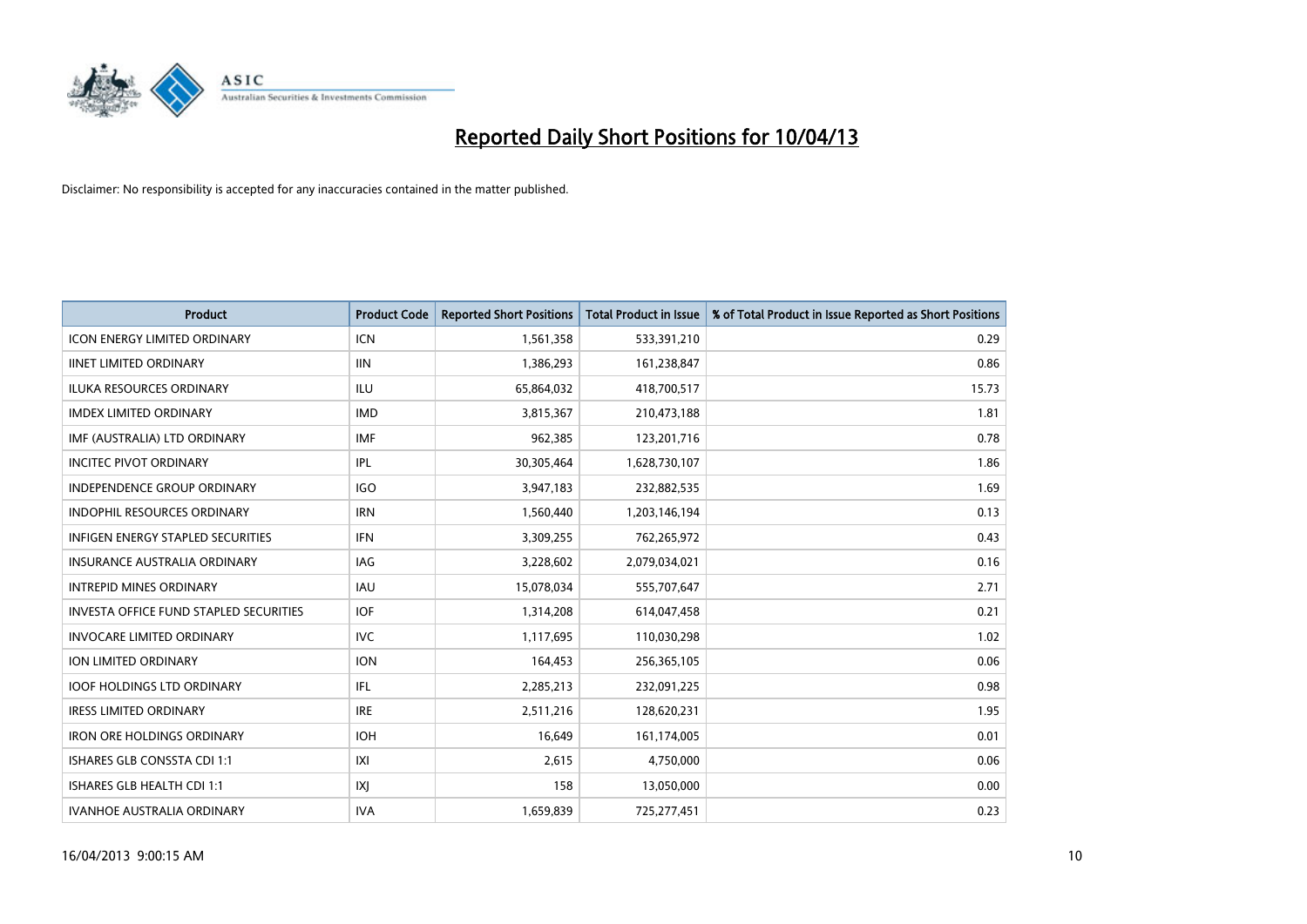

| <b>Product</b>                           | <b>Product Code</b> | <b>Reported Short Positions</b> | <b>Total Product in Issue</b> | % of Total Product in Issue Reported as Short Positions |
|------------------------------------------|---------------------|---------------------------------|-------------------------------|---------------------------------------------------------|
| JAMES HARDIE INDUST CHESS DEPOSITARY INT | <b>IHX</b>          | 6,386,652                       | 441,644,484                   | 1.45                                                    |
| <b>JB HI-FI LIMITED ORDINARY</b>         | <b>JBH</b>          | 17,945,444                      | 98,947,309                    | 18.14                                                   |
| <b>JUMBO INTERACTIVE ORDINARY</b>        | <b>JIN</b>          | 18,919                          | 43,552,560                    | 0.04                                                    |
| <b>JUPITER MINES ORDINARY</b>            | <b>IMS</b>          | 30                              | 2,281,835,383                 | 0.00                                                    |
| <b>KAGARA LTD ORDINARY</b>               | KZL                 | 3,008,926                       | 798,953,117                   | 0.38                                                    |
| KAROON GAS AUSTRALIA ORDINARY            | <b>KAR</b>          | 758,366                         | 221,420,769                   | 0.34                                                    |
| KATHMANDU HOLD LTD ORDINARY              | <b>KMD</b>          | 182,297                         | 200,215,894                   | 0.09                                                    |
| <b>KBL MINING LIMITED ORDINARY</b>       | <b>KBL</b>          | 1,820                           | 293,535,629                   | 0.00                                                    |
| KINGSGATE CONSOLID. ORDINARY             | <b>KCN</b>          | 12,490,773                      | 151,828,173                   | 8.23                                                    |
| KINGSROSE MINING LTD ORDINARY            | <b>KRM</b>          | 275,967                         | 291,959,871                   | 0.09                                                    |
| LEIGHTON HOLDINGS ORDINARY               | LEI                 | 7,975,583                       | 337,230,813                   | 2.37                                                    |
| LEND LEASE GROUP UNIT/ORD STAPLED        | LLC                 | 5,088,450                       | 575,508,314                   | 0.88                                                    |
| LINC ENERGY LTD ORDINARY                 | <b>LNC</b>          | 14,108,434                      | 517,770,424                   | 2.72                                                    |
| LION SELECTION GRP ORDINARY              | <b>LSX</b>          | 36                              | 88,031,572                    | 0.00                                                    |
| LYCOPODIUM LIMITED ORDINARY              | LYL                 | 202                             | 38,955,103                    | 0.00                                                    |
| LYNAS CORPORATION ORDINARY               | <b>LYC</b>          | 201,285,597                     | 1,960,801,292                 | 10.27                                                   |
| M2 TELECOMMUNICATION ORDINARY            | <b>MTU</b>          | 7,001,242                       | 158,559,583                   | 4.42                                                    |
| <b>MACA LIMITED ORDINARY</b>             | <b>MLD</b>          | 15,732                          | 172,500,000                   | 0.01                                                    |
| <b>MACMAHON HOLDINGS ORDINARY</b>        | <b>MAH</b>          | 13,090,665                      | 1,261,699,966                 | 1.04                                                    |
| MACO ATLAS ROADS GRP ORDINARY STAPLED    | <b>MOA</b>          | 17,976,156                      | 478,531,436                   | 3.76                                                    |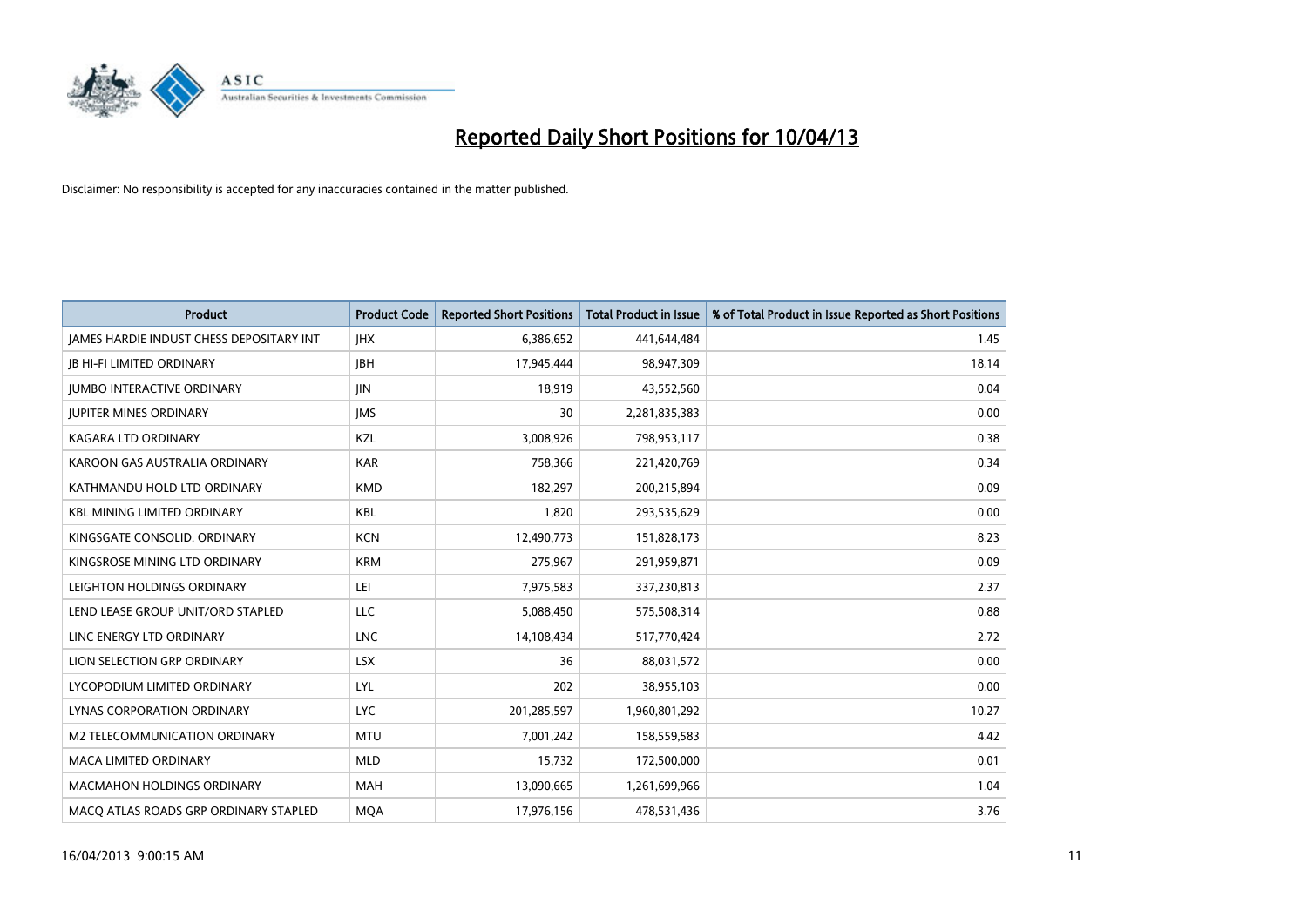

| <b>Product</b>                       | <b>Product Code</b> | <b>Reported Short Positions</b> | <b>Total Product in Issue</b> | % of Total Product in Issue Reported as Short Positions |
|--------------------------------------|---------------------|---------------------------------|-------------------------------|---------------------------------------------------------|
| MACQUARIE GROUP LTD ORDINARY         | <b>MOG</b>          | 3,113,917                       | 339,506,578                   | 0.92                                                    |
| MAGELLAN FIN GRP LTD ORDINARY        | <b>MFG</b>          | 808,418                         | 152,769,166                   | 0.53                                                    |
| <b>MATRIX C &amp; E LTD ORDINARY</b> | <b>MCE</b>          | 3,534,809                       | 94,555,428                    | 3.74                                                    |
| MAVERICK DRILLING ORDINARY           | <b>MAD</b>          | 10,558,507                      | 452,726,751                   | 2.33                                                    |
| MAYNE PHARMA LTD ORDINARY            | <b>MYX</b>          | 250,000                         | 562,956,475                   | 0.04                                                    |
| MCMILLAN SHAKESPEARE ORDINARY        | <b>MMS</b>          | 298,158                         | 74,523,965                    | 0.40                                                    |
| <b>MCPHERSON'S LTD ORDINARY</b>      | <b>MCP</b>          | 4,567                           | 84,015,724                    | 0.01                                                    |
| MEDUSA MINING LTD ORDINARY           | <b>MML</b>          | 4,347,577                       | 188,903,911                   | 2.30                                                    |
| MELBOURNE IT LIMITED ORDINARY        | <b>MLB</b>          | 316,059                         | 82,451,363                    | 0.38                                                    |
| MEO AUSTRALIA LTD ORDINARY           | <b>MEO</b>          | 432,047                         | 627,264,587                   | 0.07                                                    |
| <b>MERMAID MARINE ORDINARY</b>       | <b>MRM</b>          | 981,119                         | 227,935,608                   | 0.43                                                    |
| MESOBLAST LIMITED ORDINARY           | <b>MSB</b>          | 15,729,878                      | 314,811,301                   | 5.00                                                    |
| METALS X LIMITED ORDINARY            | <b>MLX</b>          | 77,960                          | 1,651,766,110                 | 0.00                                                    |
| METCASH LIMITED ORDINARY             | <b>MTS</b>          | 99,781,483                      | 880,704,786                   | 11.33                                                   |
| METMINCO LIMITED ORDINARY            | <b>MNC</b>          | 15,276                          | 1,749,543,023                 | 0.00                                                    |
| MICLYN EXP OFFSHR ORDINARY           | <b>MIO</b>          | 1,059,630                       | 278,639,188                   | 0.38                                                    |
| MILTON CORPORATION ORDINARY          | <b>MLT</b>          | 12,800                          | 122,147,119                   | 0.01                                                    |
| MINCOR RESOURCES NL ORDINARY         | <b>MCR</b>          | 2,436,634                       | 188,208,274                   | 1.29                                                    |
| MINERAL DEPOSITS ORDINARY            | <b>MDL</b>          | 1,757,776                       | 83,538,786                    | 2.10                                                    |
| MINERAL RESOURCES. ORDINARY          | <b>MIN</b>          | 3,493,792                       | 185,724,169                   | 1.88                                                    |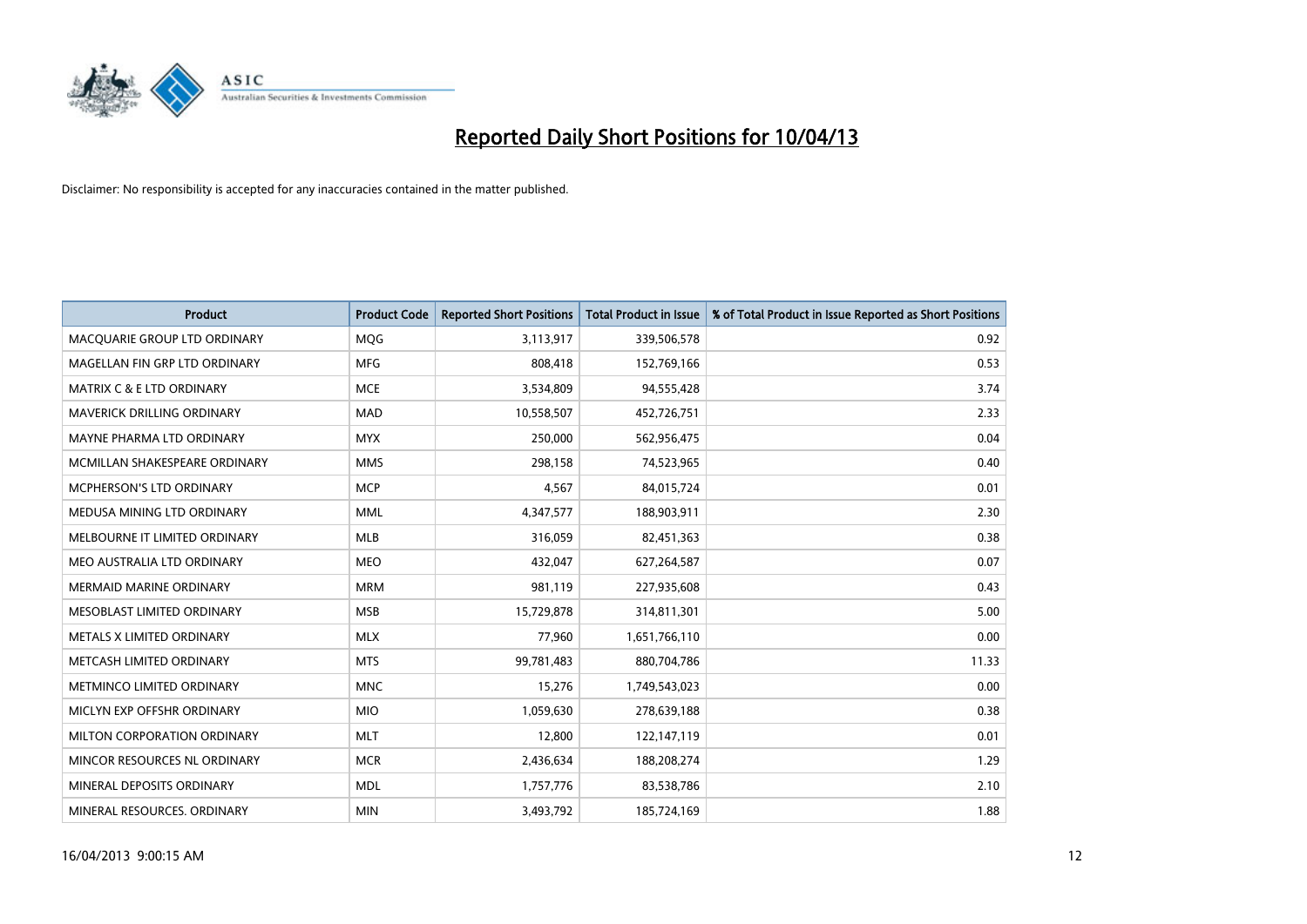

| <b>Product</b>                    | <b>Product Code</b> | <b>Reported Short Positions</b> | <b>Total Product in Issue</b> | % of Total Product in Issue Reported as Short Positions |
|-----------------------------------|---------------------|---------------------------------|-------------------------------|---------------------------------------------------------|
| MIRABELA NICKEL LTD ORDINARY      | <b>MBN</b>          | 16,666,081                      | 876,765,094                   | 1.90                                                    |
| MIRVAC GROUP STAPLED SECURITIES   | <b>MGR</b>          | 7,981,406                       | 3,426,028,367                 | 0.23                                                    |
| MOLOPO ENERGY LTD ORDINARY        | <b>MPO</b>          | 988,162                         | 246,371,894                   | 0.40                                                    |
| MONADELPHOUS GROUP ORDINARY       | <b>MND</b>          | 9,033,443                       | 90,940,258                    | 9.93                                                    |
| MORTGAGE CHOICE LTD ORDINARY      | <b>MOC</b>          | 1,495,249                       | 123,431,282                   | 1.21                                                    |
| <b>MOUNT GIBSON IRON ORDINARY</b> | MGX                 | 11,733,979                      | 1,090,584,232                 | 1.08                                                    |
| MULTIPLEX SITES SITES             | <b>MXUPA</b>        | 1,002                           | 4,500,000                     | 0.02                                                    |
| MURCHISON METALS LTD ORDINARY     | <b>MMX</b>          | 3,754,542                       | 450,497,346                   | 0.83                                                    |
| <b>MYER HOLDINGS LTD ORDINARY</b> | <b>MYR</b>          | 80,594,934                      | 583,494,551                   | 13.81                                                   |
| <b>MYSTATE LIMITED ORDINARY</b>   | <b>MYS</b>          | 41,443                          | 87,117,374                    | 0.05                                                    |
| NATIONAL AUST. BANK ORDINARY      | <b>NAB</b>          | 13,809,373                      | 2,342,421,436                 | 0.59                                                    |
| NAVITAS LIMITED ORDINARY          | <b>NVT</b>          | 13,572,708                      | 375,367,918                   | 3.62                                                    |
| NEON ENERGY LIMITED ORDINARY      | <b>NEN</b>          | 3,095,822                       | 549,844,091                   | 0.56                                                    |
| NEW HOPE CORPORATION ORDINARY     | <b>NHC</b>          | 2,387,768                       | 830,563,352                   | 0.29                                                    |
| NEW STANDARD ENERGY ORDINARY      | <b>NSE</b>          | 505,295                         | 305,331,847                   | 0.17                                                    |
| NEWCREST MINING ORDINARY          | <b>NCM</b>          | 6,785,774                       | 765,906,839                   | 0.89                                                    |
| NEWS CORP A NON-VOTING CDI        | <b>NWSLV</b>        | 2,387,329                       | 1,520,489,908                 | 0.16                                                    |
| NEWS CORP B VOTING CDI            | <b>NWS</b>          | 746,530                         | 798,520,953                   | 0.09                                                    |
| NEXTDC LIMITED ORDINARY           | <b>NXT</b>          | 4,872,873                       | 172,602,288                   | 2.82                                                    |
| NEXUS ENERGY LIMITED ORDINARY     | <b>NXS</b>          | 11,350,314                      | 1,329,821,159                 | 0.85                                                    |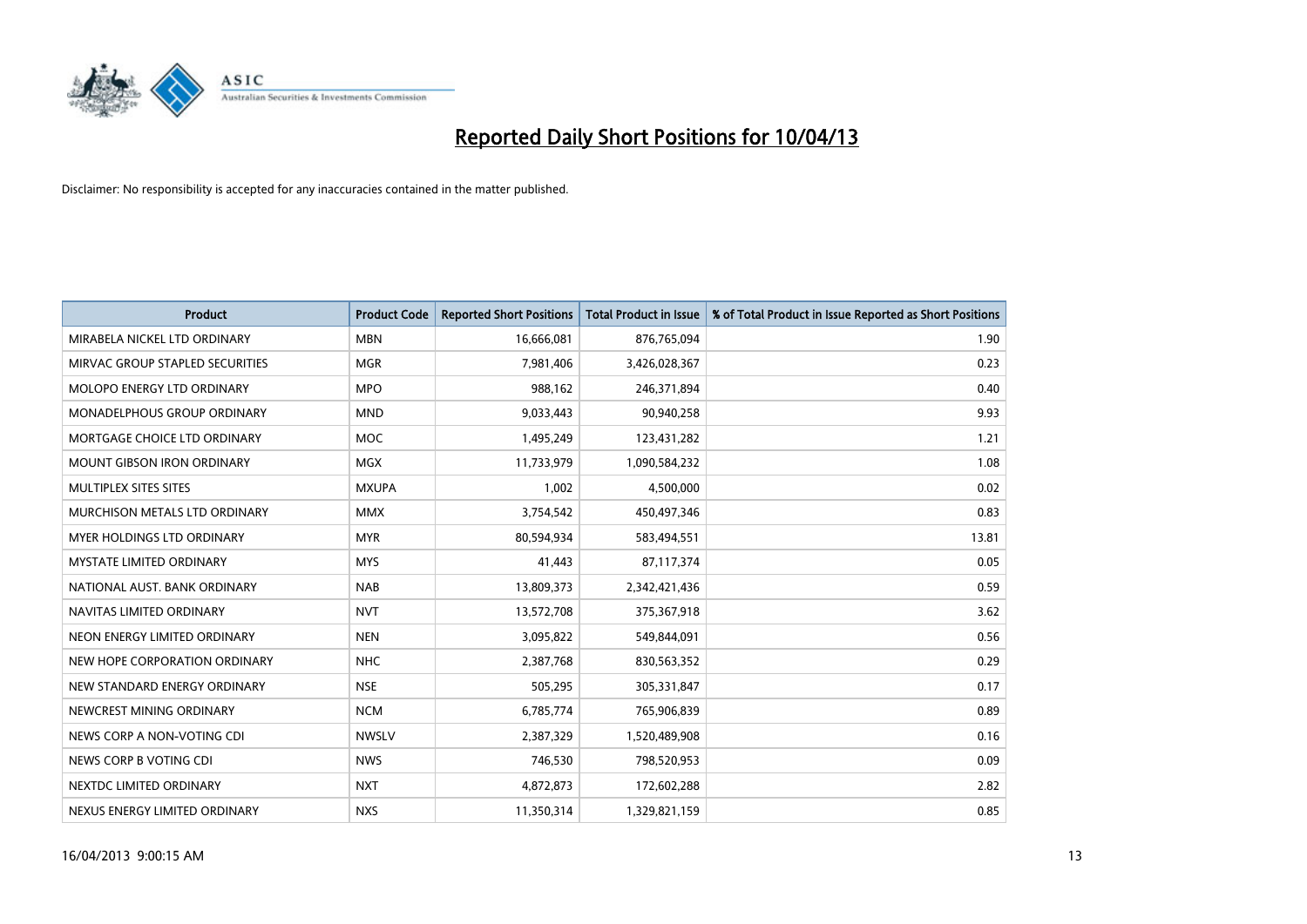

| <b>Product</b>                        | <b>Product Code</b> | <b>Reported Short Positions</b> | <b>Total Product in Issue</b> | % of Total Product in Issue Reported as Short Positions |
|---------------------------------------|---------------------|---------------------------------|-------------------------------|---------------------------------------------------------|
| NIDO PETROLEUM ORDINARY               | <b>NDO</b>          | 105,313                         | 2,044,984,301                 | 0.01                                                    |
| NOBLE MINERAL RES ORDINARY            | <b>NMG</b>          | 2,528,936                       | 666,397,952                   | 0.38                                                    |
| NORFOLK GROUP ORDINARY                | <b>NFK</b>          | 50                              | 158,890,730                   | 0.00                                                    |
| NORTHERN IRON LTD ORDINARY            | <b>NFE</b>          | 1,912,943                       | 484,405,314                   | 0.39                                                    |
| NORTHERN STAR ORDINARY                | <b>NST</b>          | 5,260,923                       | 424,277,027                   | 1.24                                                    |
| NRW HOLDINGS LIMITED ORDINARY         | <b>NWH</b>          | 11,840,745                      | 278,888,011                   | 4.25                                                    |
| NUCOAL RESOURCES LTD ORDINARY         | <b>NCR</b>          | 250,000                         | 768,612,354                   | 0.03                                                    |
| NUFARM LIMITED ORDINARY               | <b>NUF</b>          | 11,133,395                      | 262,796,891                   | 4.24                                                    |
| OAKTON LIMITED ORDINARY               | <b>OKN</b>          | 1,343                           | 89,777,735                    | 0.00                                                    |
| OCEANAGOLD CORP. CHESS DEPOSITARY INT | <b>OGC</b>          | 348,154                         | 293,517,918                   | 0.12                                                    |
| OIL SEARCH LTD ORDINARY               | OSH                 | 22,680,936                      | 1,334,756,742                 | 1.70                                                    |
| OM HOLDINGS LIMITED ORDINARY          | OMH                 | 3,682,172                       | 673,423,337                   | 0.55                                                    |
| ORICA LIMITED ORDINARY                | ORI                 | 3,149,717                       | 366,868,401                   | 0.86                                                    |
| ORIGIN ENERGY ORDINARY                | <b>ORG</b>          | 17,699,009                      | 1,097,938,465                 | 1.61                                                    |
| OROCOBRE LIMITED ORDINARY             | <b>ORE</b>          | 560,706                         | 117,745,140                   | 0.48                                                    |
| OROTONGROUP LIMITED ORDINARY          | ORL                 | 26,620                          | 40,880,902                    | 0.07                                                    |
| ORPHEUS ENERGY LTD ORDINARY           | <b>OEG</b>          | 67,200                          | 130,475,919                   | 0.05                                                    |
| OZ MINERALS ORDINARY                  | OZL                 | 15,428,119                      | 303,470,022                   | 5.08                                                    |
| <b>PACIFIC BRANDS ORDINARY</b>        | <b>PBG</b>          | 16,015,025                      | 912,915,695                   | 1.75                                                    |
| PALADIN ENERGY LTD ORDINARY           | <b>PDN</b>          | 113,617,199                     | 837,187,808                   | 13.57                                                   |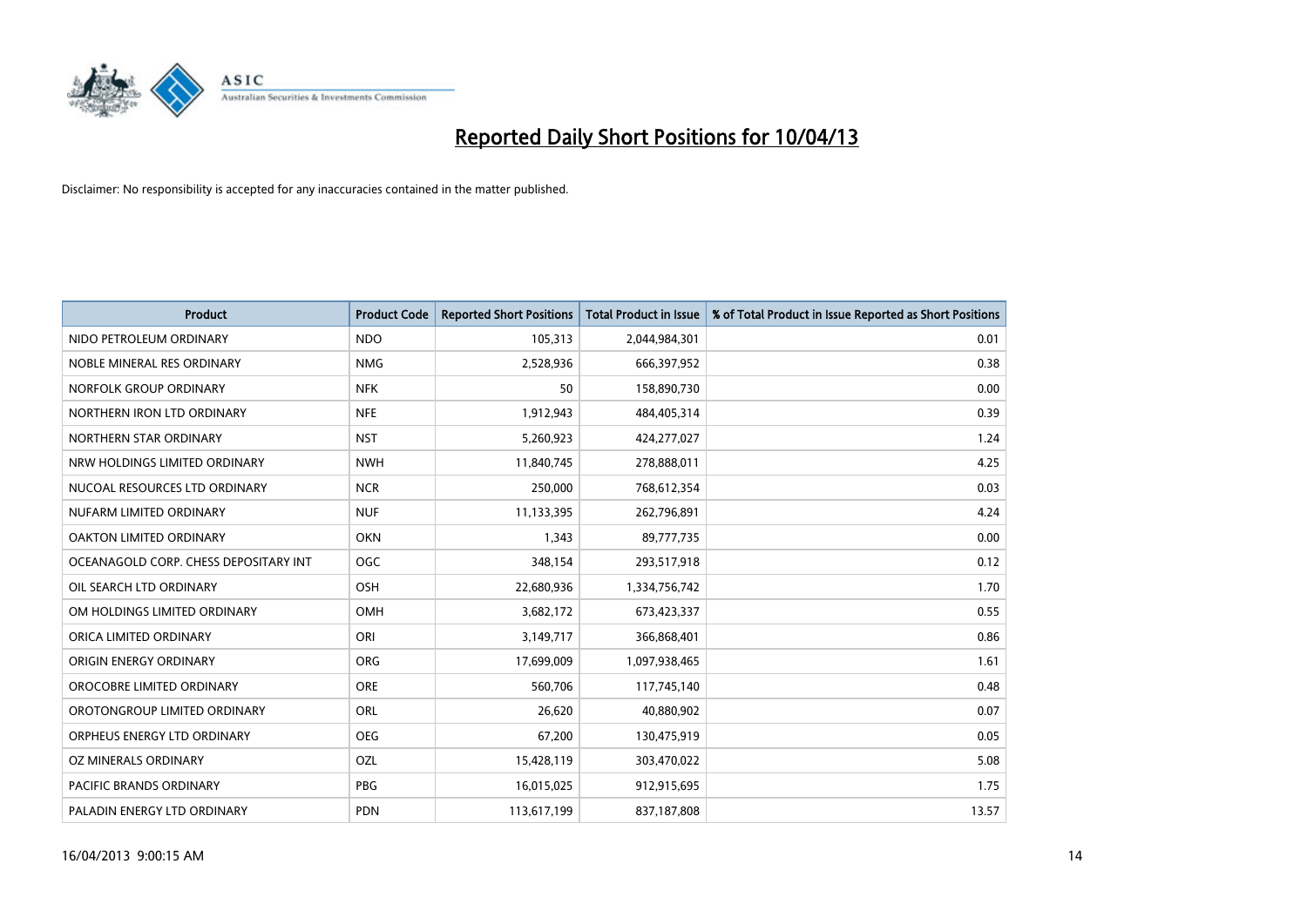

| <b>Product</b>                | <b>Product Code</b> | <b>Reported Short Positions</b> | <b>Total Product in Issue</b> | % of Total Product in Issue Reported as Short Positions |
|-------------------------------|---------------------|---------------------------------|-------------------------------|---------------------------------------------------------|
| PANAUST LIMITED ORDINARY      | <b>PNA</b>          | 5,779,776                       | 615,811,205                   | 0.94                                                    |
| PANORAMIC RESOURCES ORDINARY  | <b>PAN</b>          | 1,825,178                       | 256,899,729                   | 0.71                                                    |
| PAPERLINX LIMITED ORDINARY    | <b>PPX</b>          | 67,945                          | 609,280,761                   | 0.01                                                    |
| PAPILLON RES LTD ORDINARY     | <b>PIR</b>          | 2,394,177                       | 336,978,210                   | 0.71                                                    |
| PATTIES FOODS LTD ORDINARY    | PFL                 | 4,605                           | 139,065,639                   | 0.00                                                    |
| PEET LIMITED ORDINARY         | <b>PPC</b>          | 3,261,722                       | 321,013,141                   | 1.02                                                    |
| PERILYA LIMITED ORDINARY      | <b>PEM</b>          | 356,327                         | 769,316,426                   | 0.05                                                    |
| PERPETUAL LIMITED ORDINARY    | PPT                 | 2,064,847                       | 41,980,678                    | 4.92                                                    |
| PERSEUS MINING LTD ORDINARY   | PRU                 | 27,020,730                      | 457,962,088                   | 5.90                                                    |
| PHARMAXIS LTD ORDINARY        | <b>PXS</b>          | 14,192,394                      | 308,543,389                   | 4.60                                                    |
| PLATINUM ASSET ORDINARY       | <b>PTM</b>          | 7,012,853                       | 561,347,878                   | 1.25                                                    |
| PLATINUM AUSTRALIA ORDINARY   | <b>PLA</b>          | 836,127                         | 504,968,043                   | 0.17                                                    |
| PMI GOLD CORP CDI 1:1         | <b>PVM</b>          | 232,274                         | 146,516,845                   | 0.16                                                    |
| PMP LIMITED ORDINARY          | <b>PMP</b>          | 178,840                         | 323,781,124                   | 0.06                                                    |
| PRAIRIE DOWNS METALS ORDINARY | PDZ                 | 47,980                          | 104,440,598                   | 0.05                                                    |
| PRANA BIOTECHNOLOGY ORDINARY  | <b>PBT</b>          | 200,080                         | 344,143,038                   | 0.06                                                    |
| PREMIER INVESTMENTS ORDINARY  | <b>PMV</b>          | 486,858                         | 155,260,478                   | 0.31                                                    |
| PRIMA BIOMED LTD ORDINARY     | <b>PRR</b>          | 767,755                         | 1,066,063,388                 | 0.07                                                    |
| PRIMARY HEALTH CARE ORDINARY  | <b>PRY</b>          | 15,379,991                      | 502,983,554                   | 3.06                                                    |
| PROGRAMMED ORDINARY           | <b>PRG</b>          | 220,666                         | 118,179,696                   | 0.19                                                    |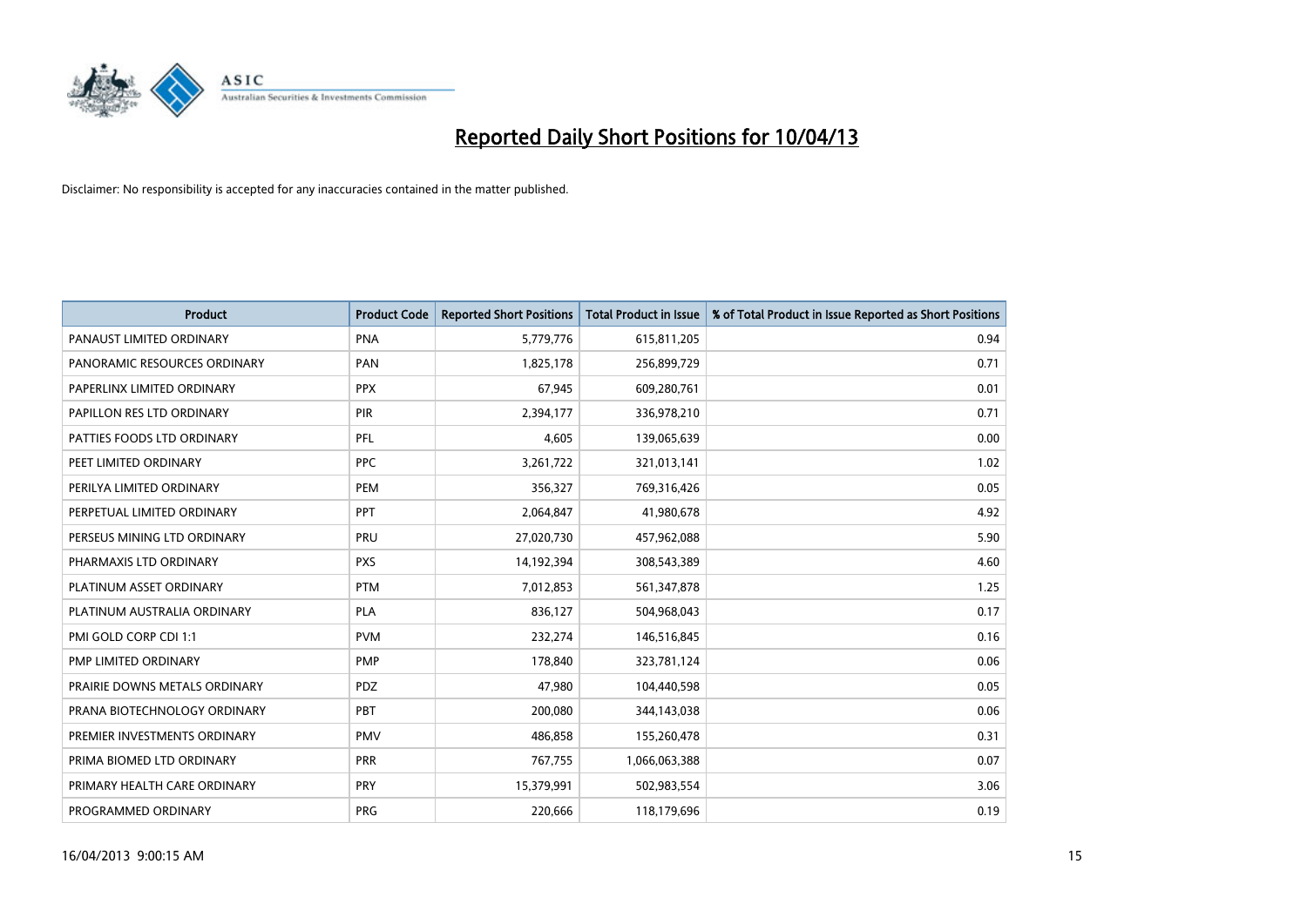

| <b>Product</b>                    | <b>Product Code</b> | <b>Reported Short Positions</b> | <b>Total Product in Issue</b> | % of Total Product in Issue Reported as Short Positions |
|-----------------------------------|---------------------|---------------------------------|-------------------------------|---------------------------------------------------------|
| PURA VIDA ENERGY NL ORDINARY      | <b>PVD</b>          | 157,040                         | 59,983,514                    | 0.26                                                    |
| <b>QANTAS AIRWAYS ORDINARY</b>    | QAN                 | 23,618,755                      | 2,241,945,788                 | 1.05                                                    |
| OBE INSURANCE GROUP ORDINARY      | OBE                 | 49,429,300                      | 1,196,747,582                 | 4.13                                                    |
| <b>QLD MINING CORP ORDINARY</b>   | <b>OMN</b>          | 350,000                         | 869,999,817                   | 0.04                                                    |
| ORXPHARMA LTD ORDINARY            | <b>ORX</b>          | 130,696                         | 144,644,706                   | 0.09                                                    |
| <b>QUBE HOLDINGS LTD ORDINARY</b> | QUB                 | 14,500,946                      | 926,489,845                   | 1.57                                                    |
| RAMELIUS RESOURCES ORDINARY       | <b>RMS</b>          | 5,883,940                       | 337,586,949                   | 1.74                                                    |
| RAMSAY HEALTH CARE ORDINARY       | <b>RHC</b>          | 1,651,718                       | 202,081,252                   | 0.82                                                    |
| <b>RCR TOMLINSON ORDINARY</b>     | <b>RCR</b>          | 75.499                          | 132,431,265                   | 0.06                                                    |
| <b>REA GROUP ORDINARY</b>         | <b>REA</b>          | 108,441                         | 131,714,699                   | 0.08                                                    |
| RECKON LIMITED ORDINARY           | <b>RKN</b>          | 452,270                         | 129,488,015                   | 0.35                                                    |
| <b>RED 5 LIMITED ORDINARY</b>     | <b>RED</b>          | 775,164                         | 135,488,008                   | 0.57                                                    |
| <b>RED FORK ENERGY ORDINARY</b>   | <b>RFE</b>          | 5,994,973                       | 384,951,719                   | 1.56                                                    |
| REDBANK ENERGY LTD ORDINARY       | AEJ                 | 13                              | 786,287                       | 0.00                                                    |
| REDFLEX HOLDINGS ORDINARY         | <b>RDF</b>          | $\mathbf{1}$                    | 110,762,310                   | 0.00                                                    |
| REECE AUSTRALIA LTD. ORDINARY     | <b>REH</b>          | 528                             | 99,600,000                    | 0.00                                                    |
| REGIS RESOURCES ORDINARY          | <b>RRL</b>          | 7,634,098                       | 474,413,655                   | 1.61                                                    |
| RESMED INC CDI 10:1               | <b>RMD</b>          | 13,591,241                      | 1,556,242,300                 | 0.87                                                    |
| <b>RESOLUTE MINING ORDINARY</b>   | <b>RSG</b>          | 2,061,641                       | 643,094,224                   | 0.32                                                    |
| RESOURCE GENERATION ORDINARY      | <b>RES</b>          | 73                              | 284,698,002                   | 0.00                                                    |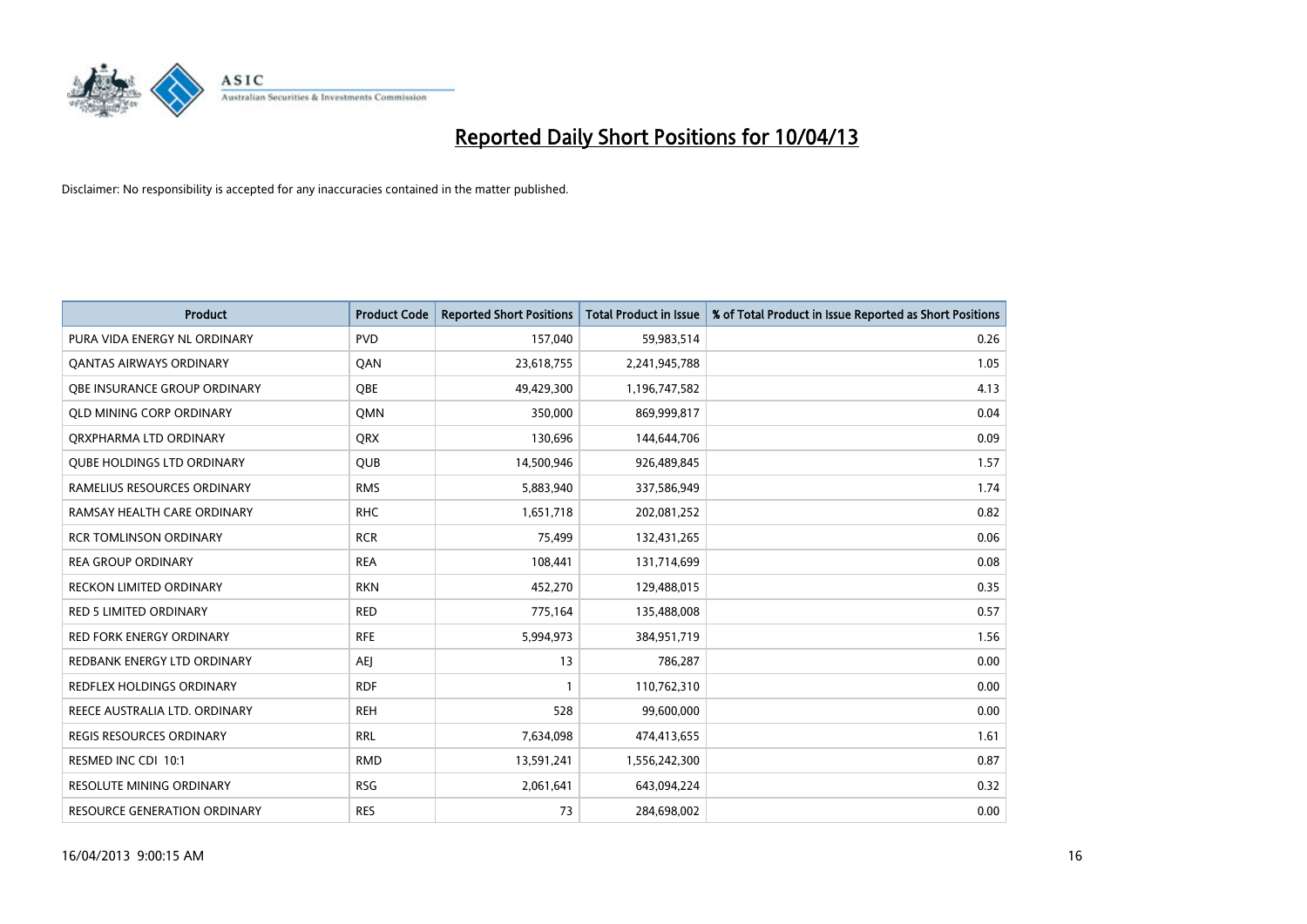

| <b>Product</b>                        | <b>Product Code</b> | <b>Reported Short Positions</b> | <b>Total Product in Issue</b> | % of Total Product in Issue Reported as Short Positions |
|---------------------------------------|---------------------|---------------------------------|-------------------------------|---------------------------------------------------------|
| <b>RETAIL FOOD GROUP ORDINARY</b>     | <b>RFG</b>          | 237,470                         | 130,227,856                   | 0.18                                                    |
| REVERSE CORP LIMITED ORDINARY         | <b>REF</b>          | 100                             | 92,382,175                    | 0.00                                                    |
| REX MINERALS LIMITED ORDINARY         | <b>RXM</b>          | 2,658,839                       | 188,907,284                   | 1.41                                                    |
| RHG LIMITED ORDINARY                  | <b>RHG</b>          | 30,691                          | 308,483,177                   | 0.01                                                    |
| <b>RIALTO ENERGY ORDINARY</b>         | <b>RIA</b>          | 346,685                         | 682,929,991                   | 0.05                                                    |
| <b>RIDLEY CORPORATION ORDINARY</b>    | <b>RIC</b>          | 1,293,209                       | 307,817,071                   | 0.42                                                    |
| RIO TINTO LIMITED ORDINARY            | <b>RIO</b>          | 11,612,510                      | 435,758,720                   | 2.66                                                    |
| ROC OIL COMPANY ORDINARY              | <b>ROC</b>          | 2,027,138                       | 683,235,552                   | 0.30                                                    |
| <b>RURALCO HOLDINGS ORDINARY</b>      | <b>RHL</b>          | 12,000                          | 55,019,284                    | 0.02                                                    |
| SAI GLOBAL LIMITED ORDINARY           | SAI                 | 9,640,432                       | 209,019,442                   | 4.61                                                    |
| SALMAT LIMITED ORDINARY               | <b>SLM</b>          | 46,888                          | 159,812,799                   | 0.03                                                    |
| SAMSON OIL & GAS LTD ORDINARY         | SSN                 | 4,463,000                       | 2,114,831,858                 | 0.21                                                    |
| SANDFIRE RESOURCES ORDINARY           | <b>SFR</b>          | 2,445,940                       | 153,650,968                   | 1.59                                                    |
| <b>SANTOS LTD ORDINARY</b>            | <b>STO</b>          | 2,189,664                       | 964,262,057                   | 0.23                                                    |
| SARACEN MINERAL ORDINARY              | <b>SAR</b>          | 10,764,819                      | 595,263,186                   | 1.81                                                    |
| SCA PROPERTY GROUP STAPLED SECURITIES | SCP                 | 32,288,698                      | 585,455,114                   | 5.52                                                    |
| SEDGMAN LIMITED ORDINARY              | SDM                 | 364,920                         | 220,368,310                   | 0.17                                                    |
| SEEK LIMITED ORDINARY                 | <b>SEK</b>          | 13,207,142                      | 337,833,019                   | 3.91                                                    |
| SELECT HARVESTS ORDINARY              | SHV                 | 2,668                           | 57, 151, 112                  | 0.00                                                    |
| SENEX ENERGY LIMITED ORDINARY         | SXY                 | 11,222,003                      | 1,140,804,837                 | 0.98                                                    |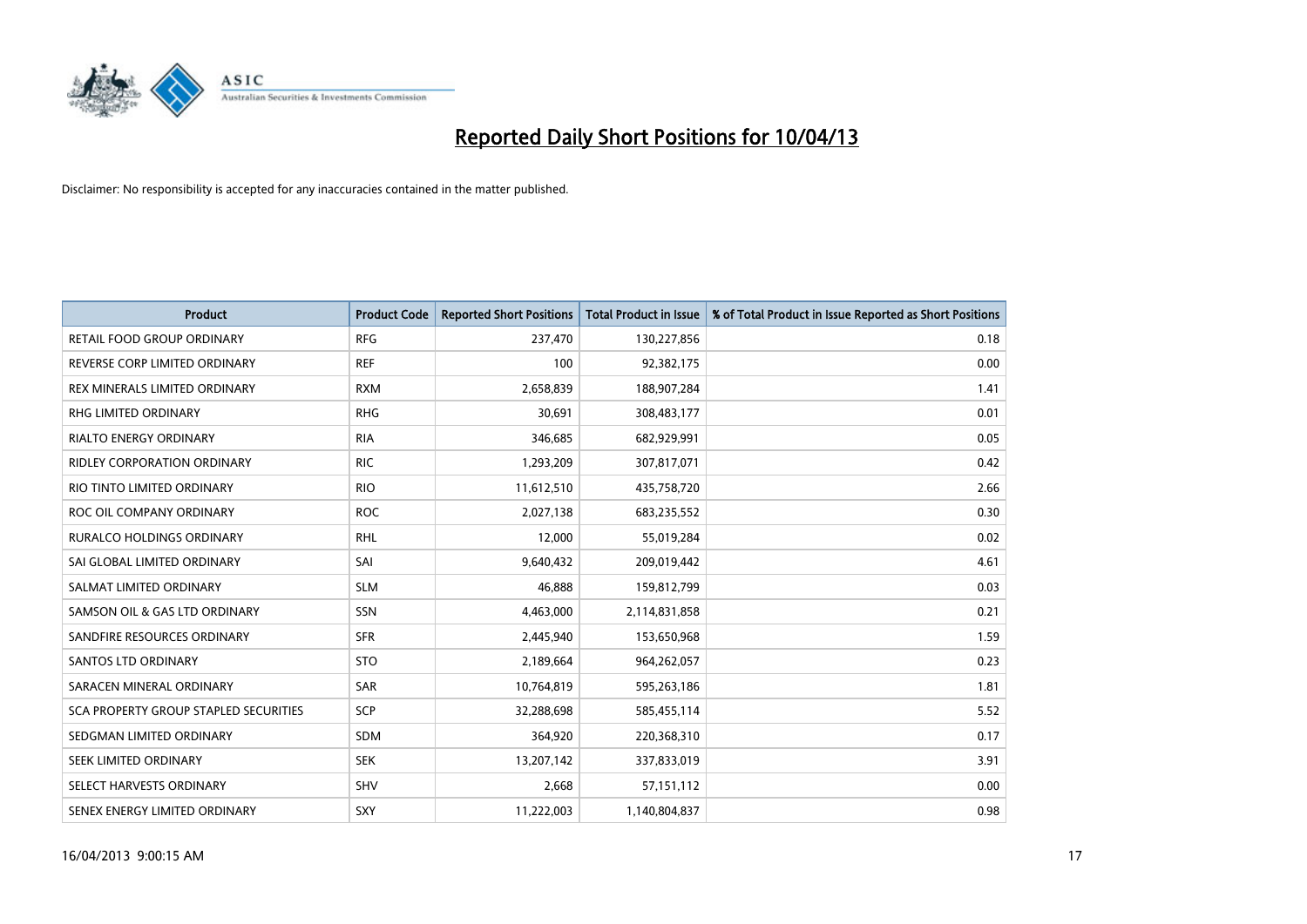

| <b>Product</b>                           | <b>Product Code</b> | <b>Reported Short Positions</b> | <b>Total Product in Issue</b> | % of Total Product in Issue Reported as Short Positions |
|------------------------------------------|---------------------|---------------------------------|-------------------------------|---------------------------------------------------------|
| SERVCORP LIMITED ORDINARY                | SRV                 | 180                             | 98,432,275                    | 0.00                                                    |
| SERVICE STREAM ORDINARY                  | SSM                 | 546,276                         | 283,418,867                   | 0.19                                                    |
| SEVEN GROUP HOLDINGS ORDINARY            | <b>SVW</b>          | 1,406,795                       | 308,160,281                   | 0.46                                                    |
| SEVEN WEST MEDIA LTD ORDINARY            | <b>SWM</b>          | 16,174,003                      | 999,160,872                   | 1.62                                                    |
| SIGMA PHARMACEUTICAL ORDINARY            | <b>SIP</b>          | 9,842,191                       | 1,162,669,614                 | 0.85                                                    |
| SILEX SYSTEMS ORDINARY                   | <b>SLX</b>          | 1,602,313                       | 170,232,464                   | 0.94                                                    |
| SILVER CHEF LIMITED ORDINARY             | <b>SIV</b>          | 13,191                          | 28,762,745                    | 0.05                                                    |
| SILVER LAKE RESOURCE ORDINARY            | <b>SLR</b>          | 4,314,099                       | 379,048,750                   | 1.14                                                    |
| SIMS METAL MGMT LTD ORDINARY             | <b>SGM</b>          | 15,131,800                      | 204,309,387                   | 7.41                                                    |
| SINGAPORE TELECOMM. CHESS DEPOSITARY INT | SGT                 | 1,403,794                       | 194,460,137                   | 0.72                                                    |
| SIRIUS RESOURCES NL ORDINARY             | <b>SIR</b>          | 669,024                         | 224,620,167                   | 0.30                                                    |
| SIRTEX MEDICAL ORDINARY                  | <b>SRX</b>          | 520,260                         | 55,768,136                    | 0.93                                                    |
| SKILLED GROUP LTD ORDINARY               | <b>SKE</b>          | 3,982,228                       | 233,533,526                   | 1.71                                                    |
| <b>SKY NETWORK ORDINARY</b>              | <b>SKT</b>          | 2,969                           | 389,139,785                   | 0.00                                                    |
| <b>SLATER &amp; GORDON ORDINARY</b>      | SGH                 | 1,929                           | 170,537,215                   | 0.00                                                    |
| SMS MANAGEMENT. ORDINARY                 | <b>SMX</b>          | 2,490,629                       | 69,378,477                    | 3.59                                                    |
| SONIC HEALTHCARE ORDINARY                | <b>SHL</b>          | 8,764,516                       | 396,207,681                   | 2.21                                                    |
| SOUL PATTINSON (W.H) ORDINARY            | <b>SOL</b>          | 6,476                           | 239,395,320                   | 0.00                                                    |
| SP AUSNET STAPLED SECURITIES             | <b>SPN</b>          | 30,522,762                      | 3,367,543,113                 | 0.91                                                    |
| SPARK INFRASTRUCTURE STAPLED NOTE & UNIT | SKI                 | 42,721,264                      | 1,326,734,264                 | 3.22                                                    |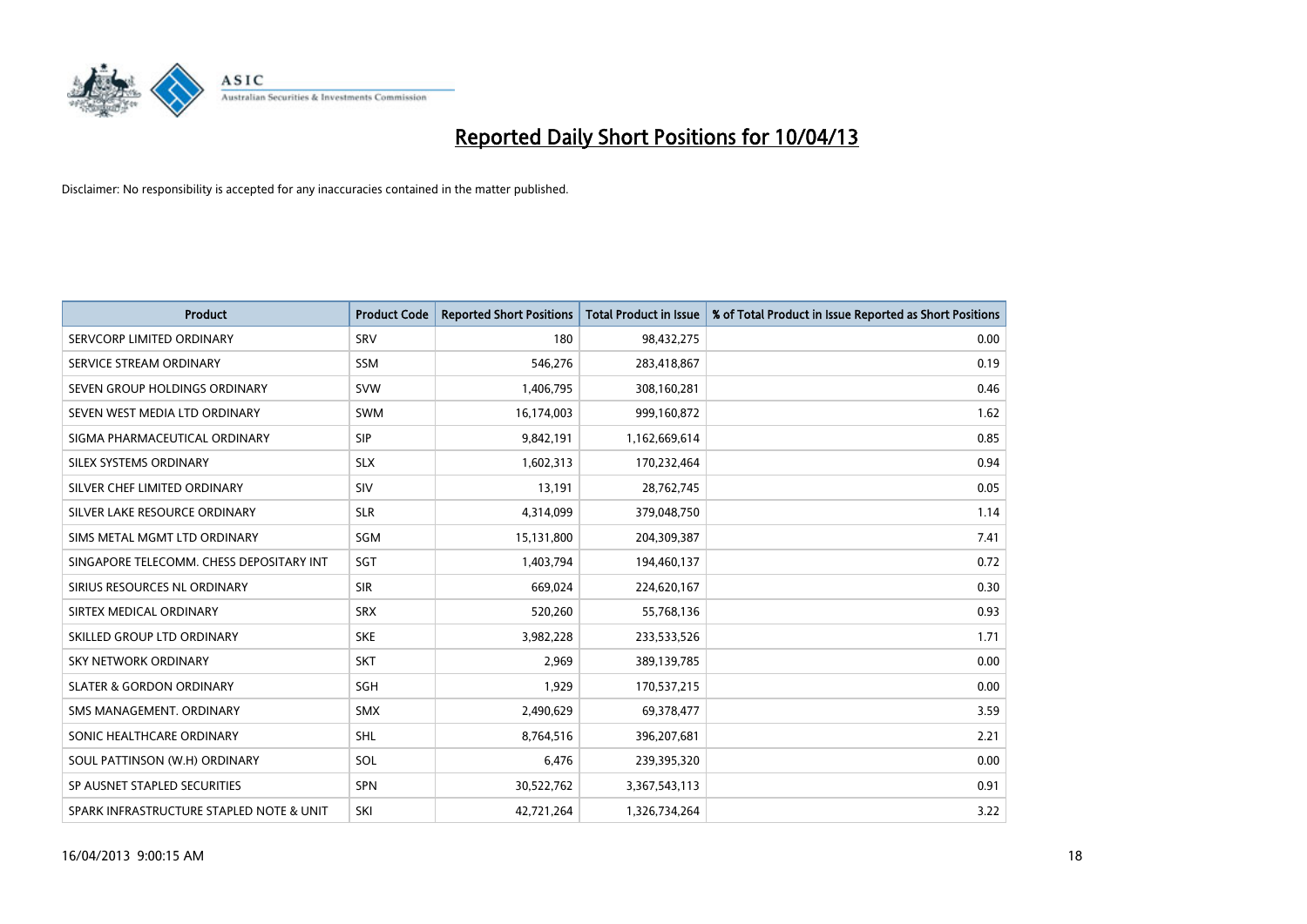

| <b>Product</b>                       | <b>Product Code</b> | <b>Reported Short Positions</b> | <b>Total Product in Issue</b> | % of Total Product in Issue Reported as Short Positions |
|--------------------------------------|---------------------|---------------------------------|-------------------------------|---------------------------------------------------------|
| SPDR 200 FUND ETF UNITS              | <b>STW</b>          | 17,861                          | 46, 151, 346                  | 0.04                                                    |
| ST BARBARA LIMITED ORDINARY          | <b>SBM</b>          | 5,673,251                       | 488,074,077                   | 1.16                                                    |
| STANMORE COAL LTD ORDINARY           | <b>SMR</b>          | 32,870                          | 208,419,252                   | 0.02                                                    |
| STARPHARMA HOLDINGS ORDINARY         | SPL                 | 9,688,008                       | 283,665,948                   | 3.42                                                    |
| STHN CROSS MEDIA ORDINARY            | SXL                 | 9,784,486                       | 704,858,524                   | 1.39                                                    |
| STOCKLAND UNITS/ORD STAPLED          | SGP                 | 22,953,512                      | 2,202,657,963                 | 1.04                                                    |
| STRAITS RES LTD. ORDINARY            | <b>SRO</b>          | 79,793                          | 1,164,150,159                 | 0.01                                                    |
| <b>STW COMMUNICATIONS ORDINARY</b>   | SGN                 | 319,762                         | 403,828,512                   | 0.08                                                    |
| SUNCORP GROUP LTD ORDINARY           | <b>SUN</b>          | 3,943,913                       | 1,286,600,980                 | 0.31                                                    |
| SUNDANCE ENERGY ORDINARY             | <b>SEA</b>          | 1,244,641                       | 402,054,140                   | 0.31                                                    |
| SUNDANCE RESOURCES ORDINARY          | <b>SDL</b>          | 14,352,217                      | 3,072,110,985                 | 0.47                                                    |
| SUNLAND GROUP LTD ORDINARY           | <b>SDG</b>          | 18,391                          | 189,417,674                   | 0.01                                                    |
| SUPER RET REP LTD ORDINARY           | <b>SUL</b>          | 637,149                         | 196,472,811                   | 0.32                                                    |
| SYD AIRPORT STAPLED US PROHIBIT.     | SYD                 | 18,874,255                      | 1,861,210,782                 | 1.01                                                    |
| SYRAH RESOURCES ORDINARY             | <b>SYR</b>          | 785,827                         | 146,417,623                   | 0.54                                                    |
| <b>TABCORP HOLDINGS LTD ORDINARY</b> | <b>TAH</b>          | 13,426,000                      | 744,885,690                   | 1.80                                                    |
| TALON PETROLEUM LTD ORDINARY         | <b>TPD</b>          | 38,218                          | 98,135,433                    | 0.04                                                    |
| TANAMI GOLD NL ORDINARY              | <b>TAM</b>          | 1,170,891                       | 587,548,523                   | 0.20                                                    |
| TAP OIL LIMITED ORDINARY             | <b>TAP</b>          | 530,285                         | 241,608,606                   | 0.22                                                    |
| TASSAL GROUP LIMITED ORDINARY        | <b>TGR</b>          | 19,157                          | 146,304,404                   | 0.01                                                    |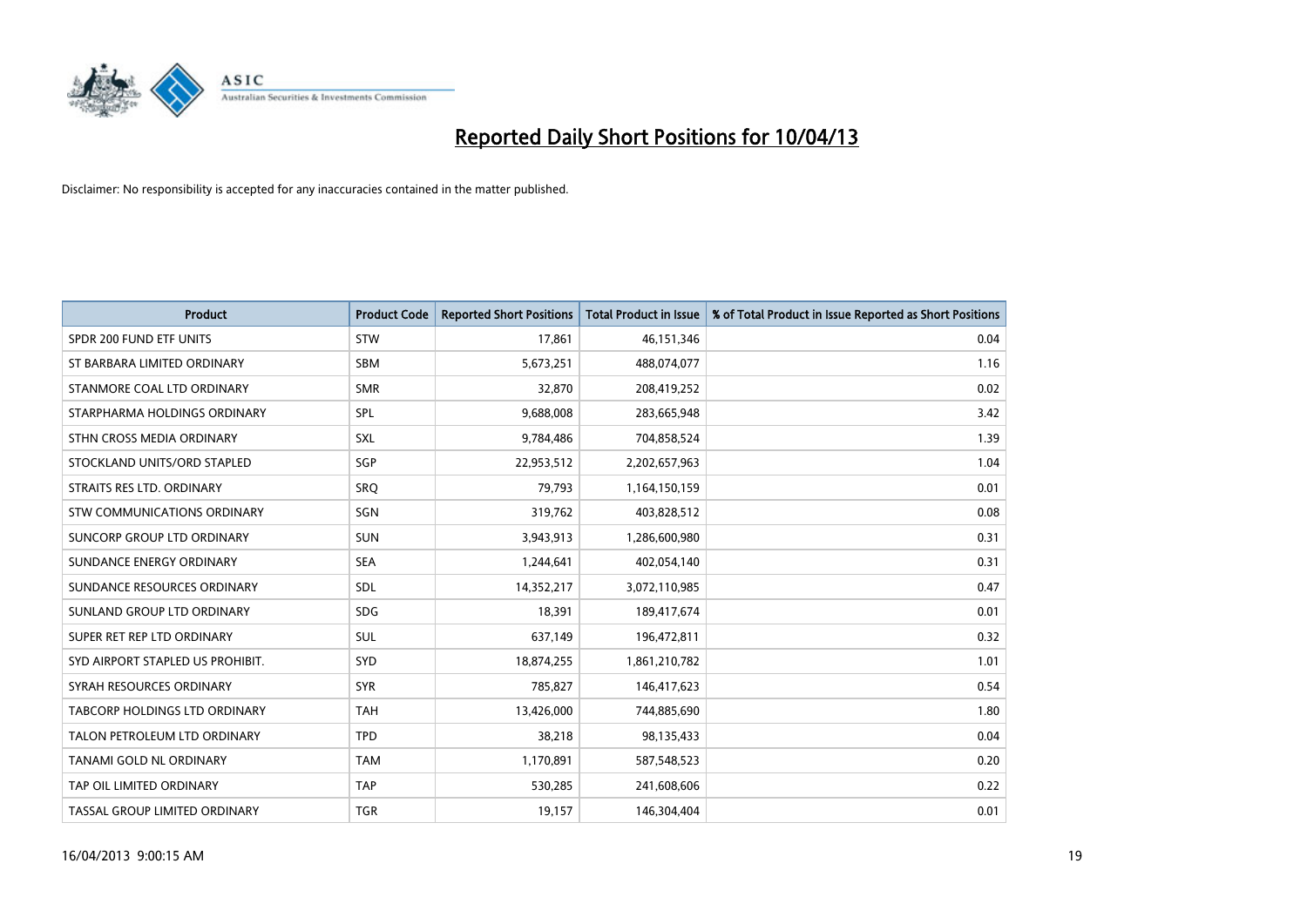

| <b>Product</b>                       | <b>Product Code</b> | <b>Reported Short Positions</b> | <b>Total Product in Issue</b> | % of Total Product in Issue Reported as Short Positions |
|--------------------------------------|---------------------|---------------------------------|-------------------------------|---------------------------------------------------------|
| <b>TATTS GROUP LTD ORDINARY</b>      | <b>TTS</b>          | 8,418,026                       | 1,402,686,978                 | 0.60                                                    |
| TELECOM CORPORATION ORDINARY         | <b>TEL</b>          | 12,100,348                      | 1,816,996,340                 | 0.67                                                    |
| <b>TELSTRA CORPORATION, ORDINARY</b> | <b>TLS</b>          | 28,430,116                      | 12,443,074,357                | 0.23                                                    |
| TEN NETWORK HOLDINGS ORDINARY        | <b>TEN</b>          | 89,982,704                      | 2,586,970,845                 | 3.48                                                    |
| TERANGA GOLD CORP CDI 1:1            | TGZ                 | 222,477                         | 172,616,806                   | 0.13                                                    |
| THE REJECT SHOP ORDINARY             | <b>TRS</b>          | 2,240,619                       | 26,092,220                    | 8.59                                                    |
| TIGER RESOURCES ORDINARY             | <b>TGS</b>          | 2,431,346                       | 674,770,269                   | 0.36                                                    |
| TOLL HOLDINGS LTD ORDINARY           | <b>TOL</b>          | 30,790,727                      | 717,133,875                   | 4.29                                                    |
| TOX FREE SOLUTIONS ORDINARY          | <b>TOX</b>          | 1,097,581                       | 115,999,858                   | 0.95                                                    |
| TPG TELECOM LIMITED ORDINARY         | <b>TPM</b>          | 903,903                         | 793,808,141                   | 0.11                                                    |
| TRADE ME GROUP ORDINARY              | <b>TME</b>          | 763,666                         | 396,017,568                   | 0.19                                                    |
| <b>TRANSFIELD SERVICES ORDINARY</b>  | <b>TSE</b>          | 16,251,227                      | 512,457,716                   | 3.17                                                    |
| TRANSPACIFIC INDUST. ORDINARY        | <b>TPI</b>          | 5,047,880                       | 1,578,563,490                 | 0.32                                                    |
| TRANSURBAN GROUP TRIPLE STAPLED SEC. | <b>TCL</b>          | 6,537,331                       | 1,481,594,818                 | 0.44                                                    |
| TREASURY WINE ESTATE ORDINARY        | <b>TWE</b>          | 17,143,264                      | 647,227,144                   | 2.65                                                    |
| TROY RESOURCES LTD ORDINARY          | <b>TRY</b>          | 1,175,688                       | 91,318,649                    | 1.29                                                    |
| UGL LIMITED ORDINARY                 | UGL                 | 10,735,430                      | 166,511,240                   | 6.45                                                    |
| UXC LIMITED ORDINARY                 | <b>UXC</b>          | 747,050                         | 308,755,043                   | 0.24                                                    |
| <b>VENTURE MINERALS ORDINARY</b>     | <b>VMS</b>          | 227,760                         | 287,320,170                   | 0.08                                                    |
| VIRGIN AUS HLDG LTD ORDINARY         | VAH                 | 77,818,010                      | 2,455,775,111                 | 3.17                                                    |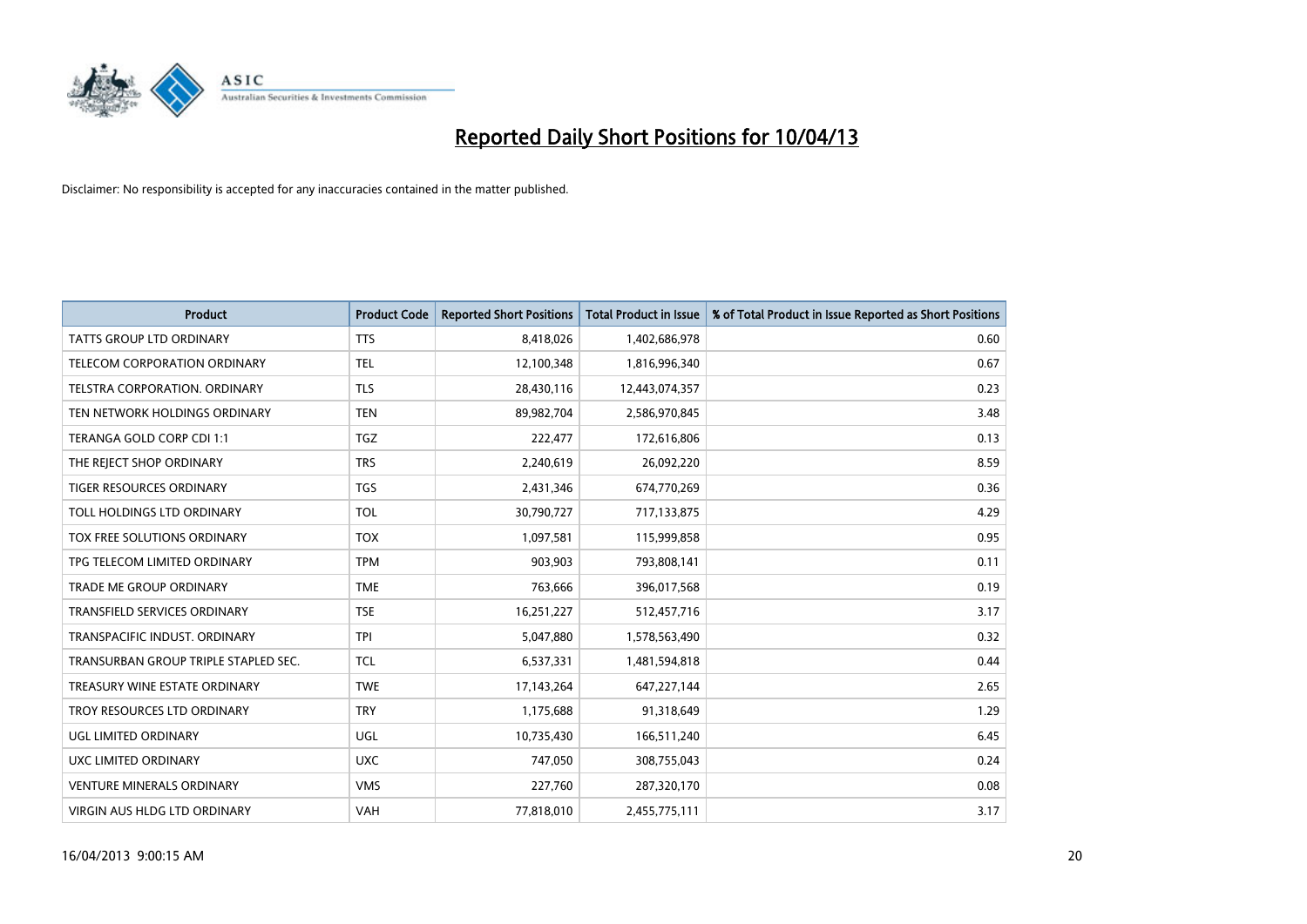

| <b>Product</b>                         | <b>Product Code</b> | <b>Reported Short Positions</b> | <b>Total Product in Issue</b> | % of Total Product in Issue Reported as Short Positions |
|----------------------------------------|---------------------|---------------------------------|-------------------------------|---------------------------------------------------------|
| VNGD AUS SHARES ETF UNITS              | VAS                 | 774                             | 6,027,438                     | 0.01                                                    |
| <b>VOCUS COMMS LTD ORDINARY</b>        | <b>VOC</b>          | 112,671                         | 78,017,825                    | 0.14                                                    |
| WATPAC LIMITED ORDINARY                | <b>WTP</b>          | 62,999                          | 184,332,526                   | 0.03                                                    |
| <b>WDS LIMITED ORDINARY</b>            | <b>WDS</b>          | $\overline{7}$                  | 144,740,614                   | 0.00                                                    |
| WEBJET LIMITED ORDINARY                | <b>WEB</b>          | 175,685                         | 79,397,959                    | 0.22                                                    |
| <b>WESFARMERS LIMITED ORDINARY</b>     | <b>WES</b>          | 27,571,376                      | 1,006,660,776                 | 2.74                                                    |
| WESFARMERS LIMITED PARTIALLY PROTECTED | <b>WESN</b>         | 60,400                          | 150,532,822                   | 0.04                                                    |
| WESTERN AREAS LTD ORDINARY             | <b>WSA</b>          | 14,106,217                      | 196,843,803                   | 7.17                                                    |
| WESTERN DESERT RES. ORDINARY           | <b>WDR</b>          | 1,650,895                       | 360,853,631                   | 0.46                                                    |
| WESTFIELD GROUP ORD/UNIT STAPLED SEC   | <b>WDC</b>          | 4,985,062                       | 2,209,041,770                 | 0.23                                                    |
| WESTFIELD RETAIL TST UNIT STAPLED      | <b>WRT</b>          | 7,985,503                       | 3,054,166,195                 | 0.26                                                    |
| <b>WESTPAC BANKING CORP ORDINARY</b>   | <b>WBC</b>          | 26,192,729                      | 3,103,729,084                 | 0.84                                                    |
| WHITE ENERGY COMPANY ORDINARY          | <b>WEC</b>          | 296,182                         | 322,974,494                   | 0.09                                                    |
| WHITEHAVEN COAL ORDINARY               | <b>WHC</b>          | 80,129,063                      | 1,025,635,023                 | 7.81                                                    |
| WHK GROUP LIMITED ORDINARY             | <b>WHG</b>          | 15,195                          | 265,200,652                   | 0.01                                                    |
| WIDE BAY AUST LTD ORDINARY             | <b>WBB</b>          | 2,905                           | 36,238,600                    | 0.01                                                    |
| WINDIMURRA VANADIUM ORDINARY           | <b>WVL</b>          | 20,461                          | 19,284,366                    | 0.11                                                    |
| WOODSIDE PETROLEUM ORDINARY            | <b>WPL</b>          | 1,803,558                       | 823,910,657                   | 0.22                                                    |
| WOOLWORTHS LIMITED ORDINARY            | <b>WOW</b>          | 5,765,738                       | 1,242,849,131                 | 0.46                                                    |
| <b>WORLEYPARSONS LTD ORDINARY</b>      | <b>WOR</b>          | 4,586,063                       | 243,091,873                   | 1.89                                                    |